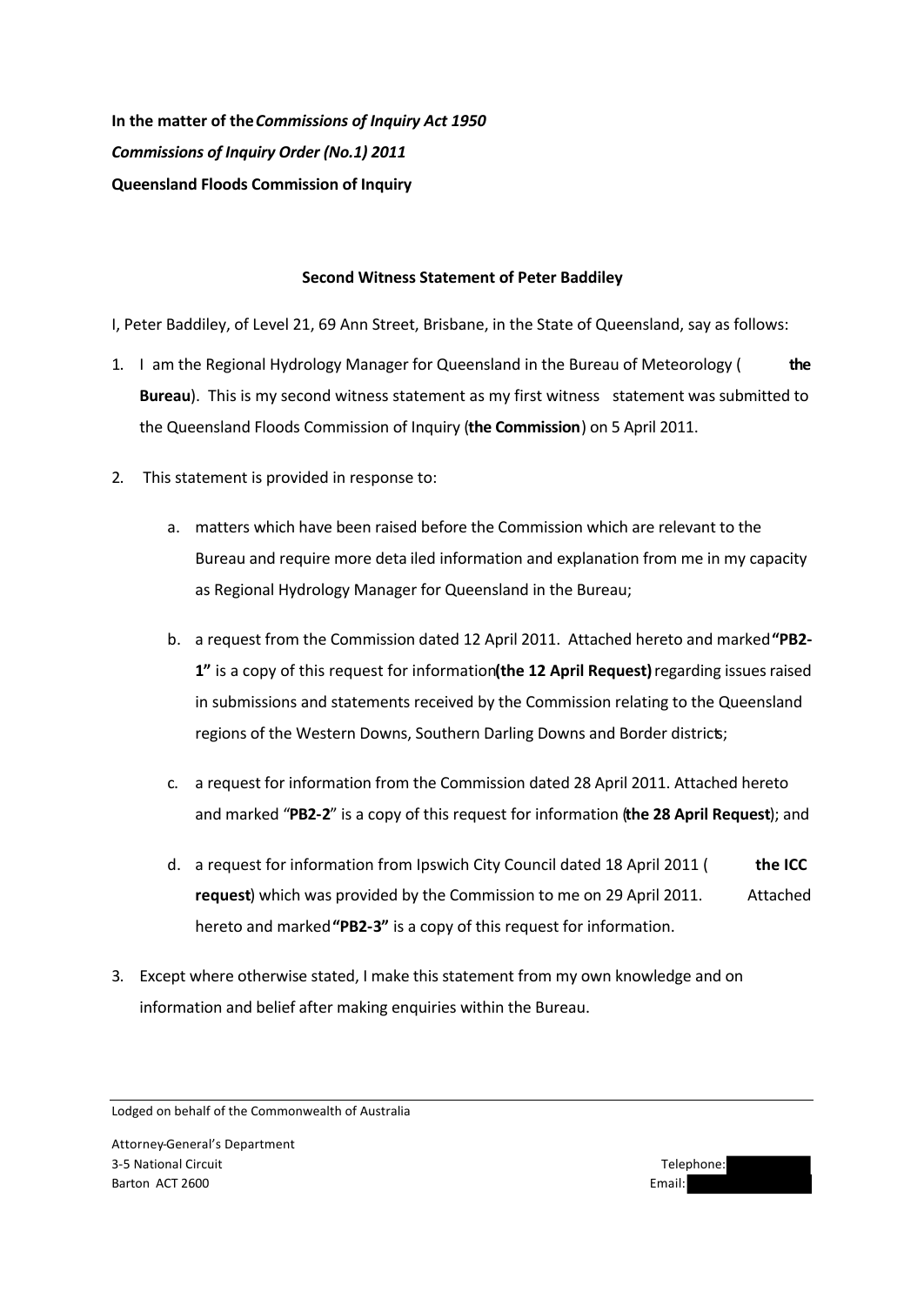#### **Correction to my first statement dated 5 April 2011**

4. In my first statement at paragraph number 18, in the first sentence I referred to the 'Ipswich City Council'. This was in error and I wish to correct that by deleting 'Ipswich City Council' and instead inserting the words 'Somerset Regional Council'. The first sentence of paragraph 18 should now read: 'In relation to communications with Seqwater other than the FOC, I was involved in a telephone conference on Monday 10 January from approximately 12:30pm to 1:20pm arranged by the SEQ Water Grid Manager which, as far as I am aware, involved the SEQ Water Grid Manager, Queensland Department of Premier and Cabinet, Seqwater, the Brisbane City Council, and the **Somerset Regional Council**.' (emphasis added)

#### **Report and background briefing previously provided by the Bureau to the Commission of Inquiry**

- 5. As advised in my first witness statement, I was involved in the preparation of a detailed report to the Commission titled 'Repor t to Queensland Floods Commission of Inquiry: provided in response to a request for information from the Queensland Floods Commission of Inquiry received by the Bureau of Meteorology on 4 March 2011' ( **the Report**), which was prepared in response to an earlier request for information from the Commission received by the Bureau on 4 March 2011. A copy of the Report is attached as "JD  $-1$ " to Mr James Davidson's witness statement which was submitted to the Commission on 4 April 2011.
- 6. I also contributed to the 'Provision of Preliminary Meteorological and Hydrological Information: Background Briefing for the Queensland Floods Commission of Inquiry' (**the Background Briefing**) which was provided to the Commission on 17 March 2011. A copy of t he Background Briefing is attached to my first witness statement and marked as "PB2".
- 7. To avoid repetition, in responding to the issues outlined in paragraph 2 above, I will refer to relevant sections of the Background Briefing, Report, my fi rst witness statement and the statement of Mr. James Davidson where it is appropriate.

#### **A. Background information regarding the flood warning systems and services in Queensland**

8. To address the issues identified in paragraph 2 above and to assist the Commission with its consideration of issues under its Terms of Reference, I provide further background information regarding the flood warning systems and services provided by the Bureau in Queensland. The following information should be considered in conjunction with the information already provided by the Bureau and its representatives to the Commission.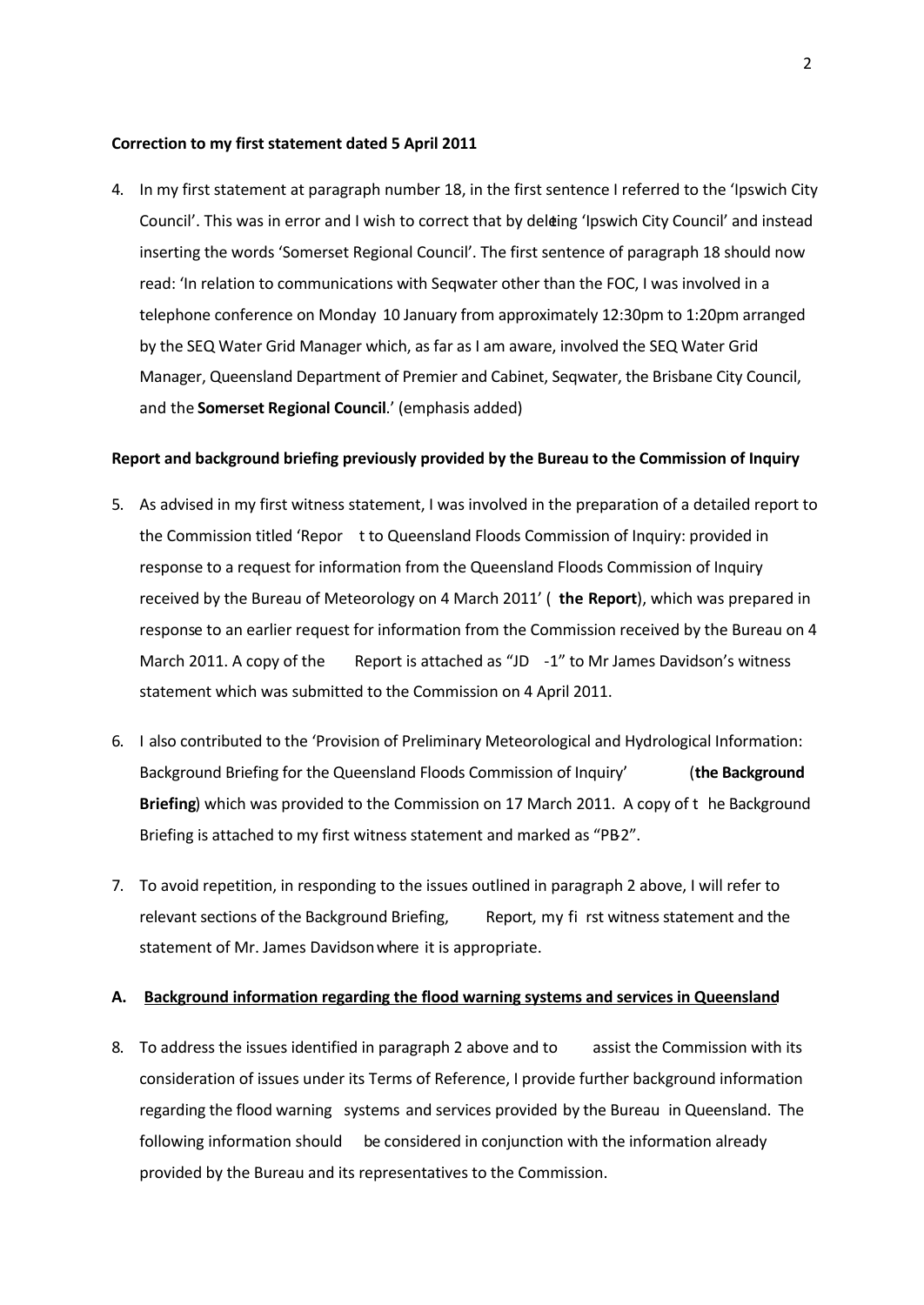#### *Introduction*

- 9. The guidelines in 'Managing the Floodplain' (Manual 19, The Australian Emergency Manual Series published by Emergency Management Australia, Australian Government Attorney - General's Department ) annexed hereto and marked as **"PB2-4"**, identify flood emergency measures, such as flood warning, evacuation and recovery plans, as one of a group of management measures to address flood risk. These management measures include structural flood mitigation measures (e.g. dams, detention basins, levees, channel improvements, etc) and non-structural mitigation measures. The latter includes land use planning controls, development and building controls and flood emergency measures.
- 10. In Australia, and Queensland in particular, where the range of flood magnitude at any given location tends to be large, the risk of flooding can be reduced by the use of an appropriate mix of floodplain management measures (structural and non-structural), but it is rare th at the risk of flooding can be entirely removed. Thus, flood warning is generally required to assist in further reducing the risk to life (people and livestock) and property damage.
- 11. It is important for those agencies and communities involved in developing and contributing to the operation of flood warning systems to understand the flood risk at the location or area under consideration. An understanding of the flood risk, at least in terms of the nature of the hazard and its likely impact, if not its likeli hood, is especially important to those affected agencies, businesses and individuals who need to take appropriate action in the days and hours ahead of an impending flood.

# *Flood likelihood*

12. Structural and non -structural flood management measures are general ly designed to a designated or selected flood standard which is less than the probable maximum flood magnitude at the location . For example, a flood standard for some more significant measures (such as a flood levee or for setting minimum habitable flood levels of a building) can be "the 1 in 100 year" flood or "Q100". It is instructive to examine the risk associated with using such a standard, because whilst it appears conservative or as having a low chance of occurring, from the perspect ives of at least designing and operating flood warning systems and community understanding of flood risk, the actual risk can be misunderstood if expressed in these terms.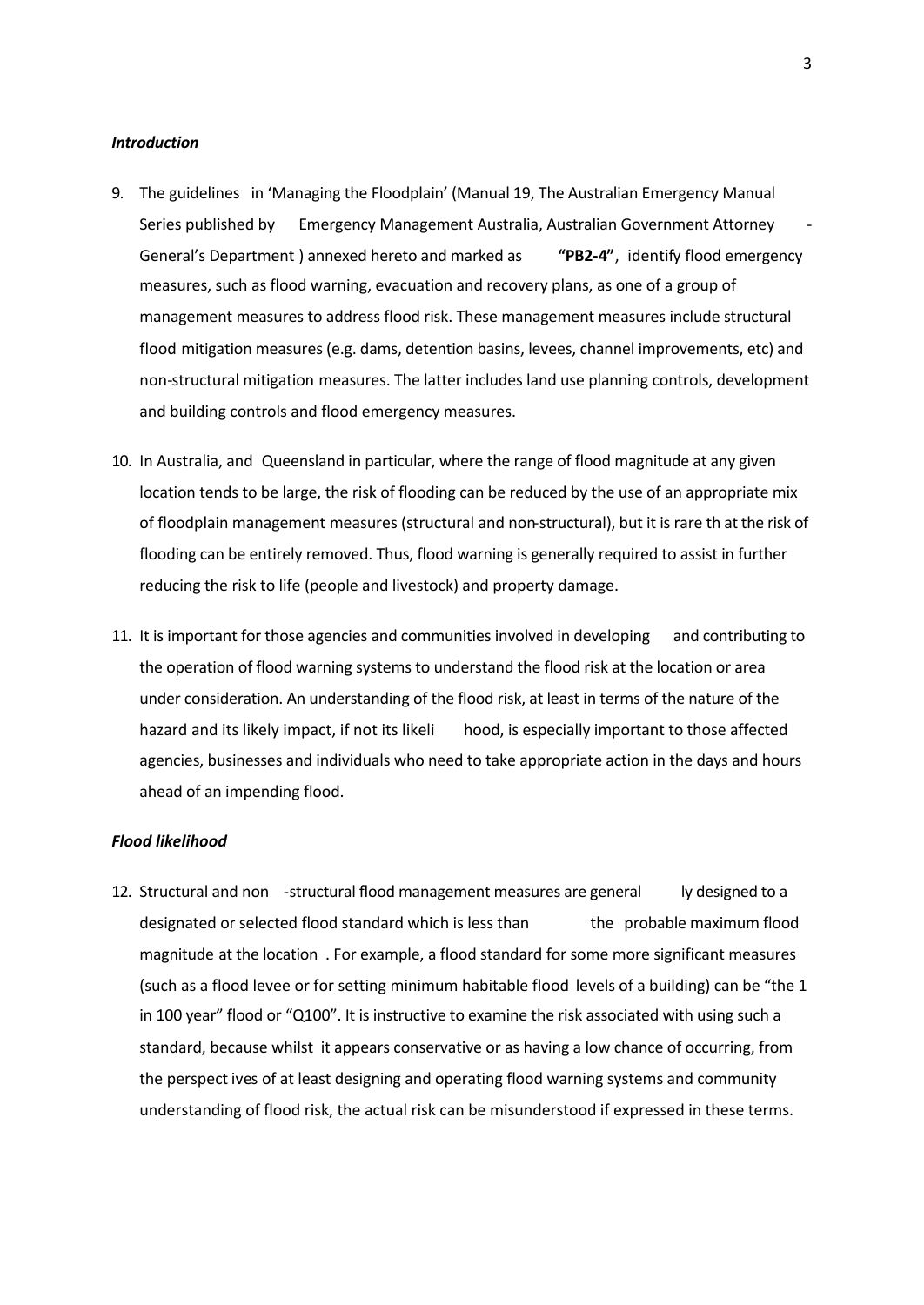- 13. Q100 is a flood magnitude that theoretically has a one percent chance of being equal led or exceeded in any given year for the location under consideration. It has an Annual Exceedance Probability (AEP) of 1% (or expressed as odds, "1 in 100"). In technical documentation and studies, AEP is the preferred terminology.
- 14. One hundred years is the average period (Average Recurrence Interval or ARI) between expected exceedances over a very long time period (say an expected occurrence of 10 times in 1000 years). It is important to note that an ARI of, say, 100 years does not necessarily mean that the event will only occur once every 100 years. In fact, for each and every year, there is a 1% chance (a 1 in 100 chance) that the Q100 flood will be equalled or exceeded (once or more than once). So, for example, floods of the magnitude of Q100 can occur in two successive years at the same location. Also, the estimation of the magnitude of a Q100 flood for a location may have considerable uncertainty because of the relatively short length of flood records.
- 15. For consideration of flood risk when evaluating t he need for a flood warning system or other flood mitigation measures, it is important to also consider the chance of occurrence over a longer period. For example, using statistical calculation, in a 50 year period there is approximately a 40% chance ("4 i n 10") of a "100 year" flood or greater at any location of interest. Thus, the chance of a developed area on a floodplain, even at the level of Q100, being flooded at least once in a period of decades is relatively high. Similarly, the chance of a Q100 levee being overtopped (and for which a flood warning system is required) at least once in the next several decades is relatively high – much higher than is generally understood by the expression of Q100 or "100 year" flood.
- 16. This statistical analysis can be further extended for flood warning and emergency response considerations to examine the risk of larger floods occurring. For example, the chance that the "1000 year" flood (Q1000) will occur in the next 10 years in any given location is approximate ly 1% ("1 in 100"). For the entire area of Queensland, the chance of flood events greater than the standard "Q100" occurring somewhere in Queensland in any given year is relatively high, particularly in wet periods.
- 17. These probability concepts similarly apply to rainfall probability (e.g. the "100 year" rainfall). A summary of rainfall statistics and ARI/AEP definitions is given at Appendix K of the Report. The Bureau also has a document available on its website titled 'Why do 100 year events happen so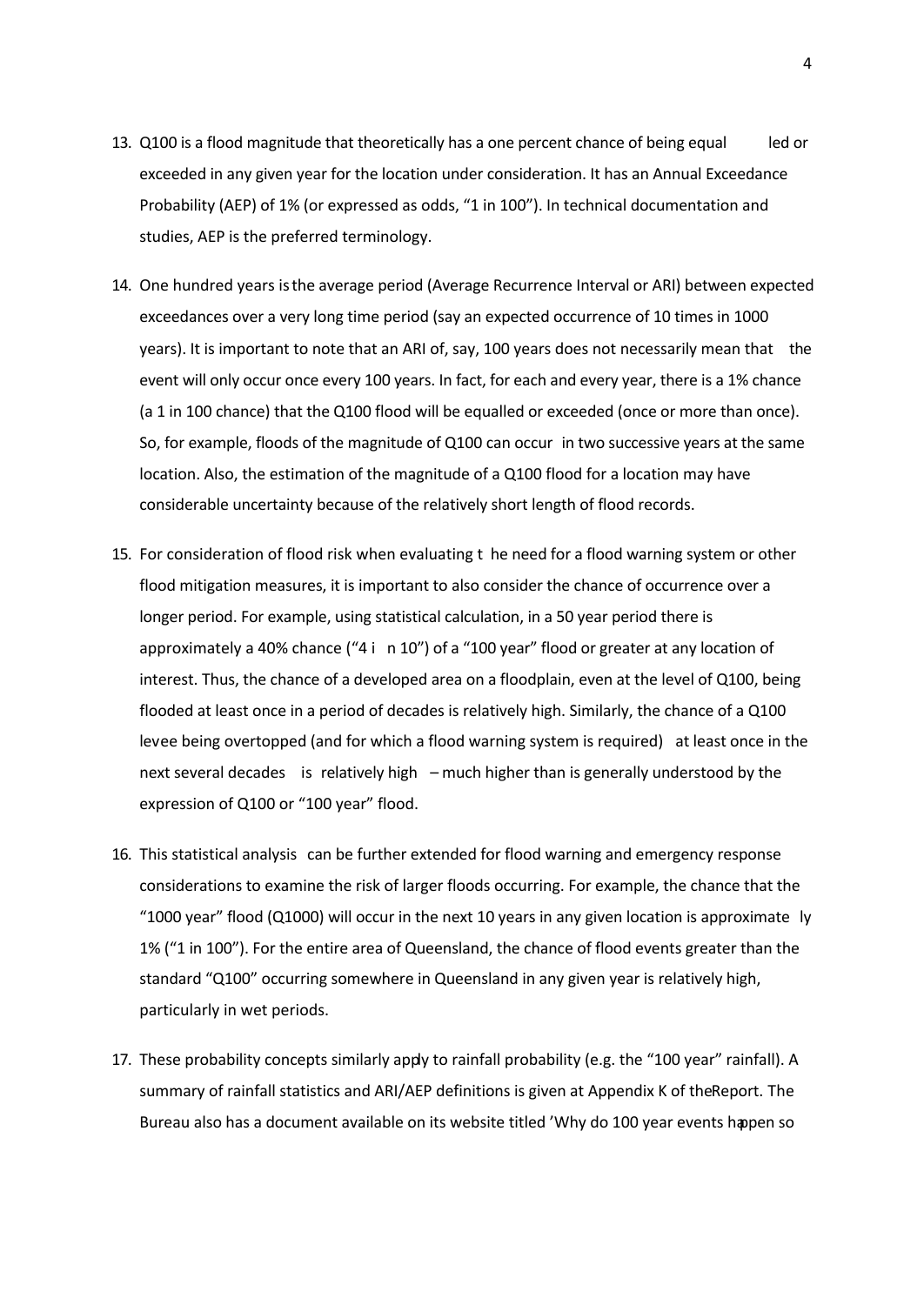often' (www.bom.gov.au/water/designRainfalls/rainfallEvents/why100years.shtml>) which explains why intense rainfall events seemingly occur more often than is typically expected.

#### *Flood risk in Queensland*

- 18. A study entitled 'Urban Flooding in Queensland-A Review', undertaken by Mr David Ingle Smith for the then Queensland Department of Natural Resources, was published in February 1998 ( **the 1998 Study**) and is attached hereto and marked **"PB2-5"**. In relation to flood warning, the 1998 Study reported on approximately 100 localities in Queensland at risk from flooding. For these localities, estimates were provided of the number of buildings at risk fro m a 1% AEP flood (Q100); the existence of flood warnings systems (as at 1998) was detailed; and flood warning (lead) times were given. Some of the latter information was drawn from information sourced from the Bureau. The study commented that "*Analyses, provided by the Bureau of Meteorology, indicate that the warning times for flood forecasts for 100 flood prone urban locations (about 70% of the total) are less than 12 hours. Thus, the best possible preparedness and responses are necessary if the benefits of the forecasts are to be fully captured.".*
- 19. The Bureau has contributed to other specific publications on flood risk such as risk studies within the AGSO (Geosciences Australia) Cities Project. T hese include 'Community risk in Cairns: A multi-hazard risk assessment' (1999); 'Community risk in Mackay: A multi - Thazard risk assessment' (2000) and 'Natural hazards & the risks they pose to southeast Queensland' (2001).
- 20. The assessment of flood risk to l ife and property for many locations needs to consider other characteristics in addition to area and depth of inundation, such as water velocities, natural and man-made levee overtopping, overland flow paths, "shrinking islands" (areas which become isolated by flood waters before being inundated as the flood increases) and flood impact on critical infrastructure. Although some of these behaviours are simply established or are learnt from experience, identification of these hazards mostly requires detailed hydraulic model studies of floodplains. Flood studies undertaken by Local Government, say for the purpose of land-use planning, should provide some of this additional information for the purposes of flood emergency management. However, additional specific studies undertaken by Local Government for flood emergency management planning are typically required to produce flood hazard maps and other detailed information for direct application during flood events. The Bureau provides, upon request, base data (e.g. past rainfall and water level data) and technical advice for some of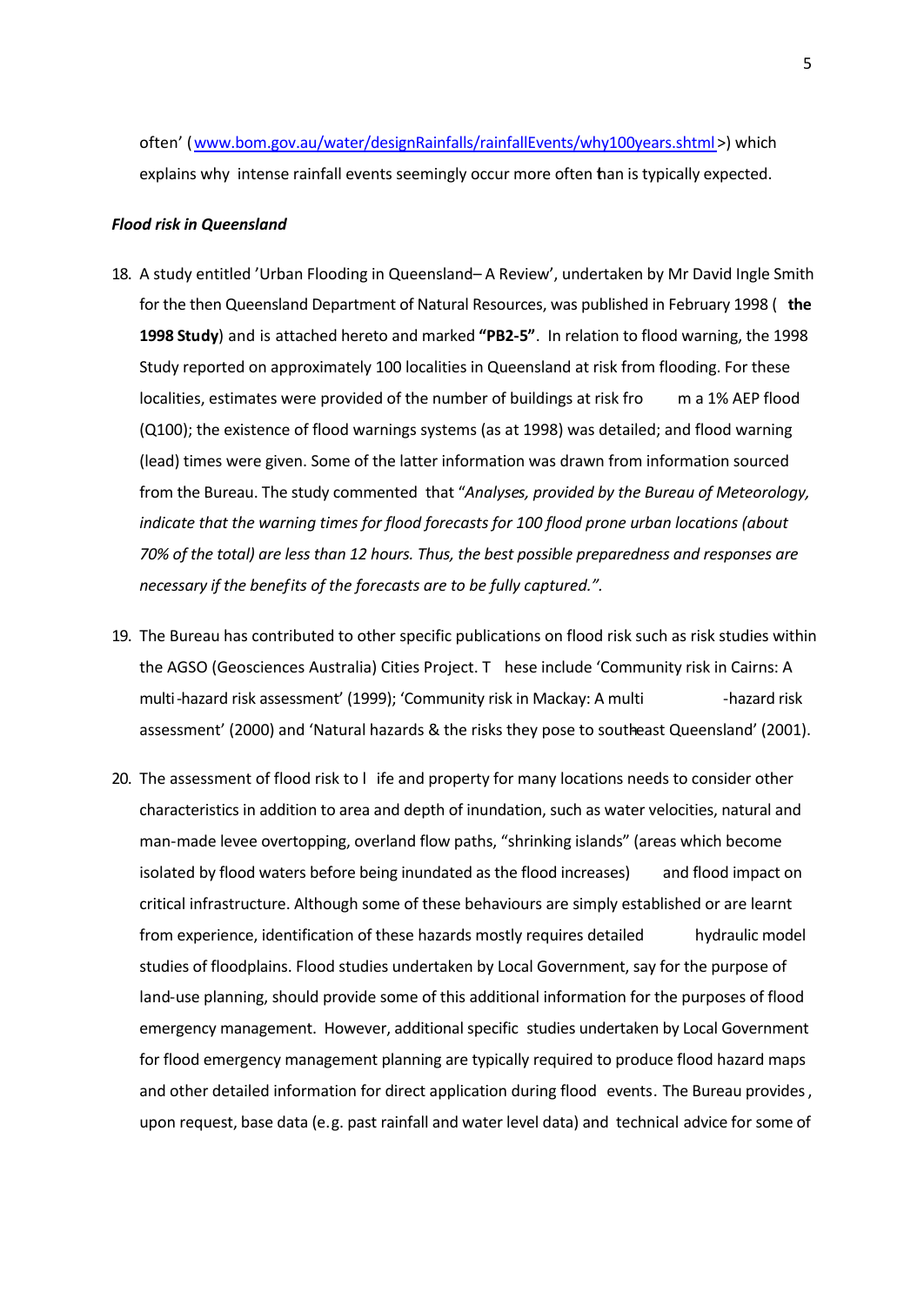these flood studies. When flood studies are made available to the Bureau, the results are used to refine or adjust the Bureau's flood forecasting model.

## *Flood warning*

- 21. In the context of management measures including flood warning, riverine floods are considered to be one of the most "manageable" natural disasters, in that they potentially have a useful level of predictability (of inundation area, depths an d velocities on a floodplain) and intrinsic warning lead-time associated with the time for flooding to develop after rainfall and move downstream along watercourses. Furthermore, the impact and damage component of riverine flooding can be reduced or even avoided provided that appropriate action is taken by agencies and affected communities in the lead up to the expected or predicted flooding.
- 22. The manual titled "Flood Warning" (Manual 21, The Australian Emergency Manual Series published by Emergency Management Australia, Australian Government Attorney - General's Department) (**Manual 21**) annexed hereto and marked as **"PB2-6"**, describes the components of a "total flood warning system" (which is also commonly referred to as an "end -to-end" warning system). These components include: monitoring and pred iction; interpretation; message construction; communication; protective behaviour; and review.
- 23. Table 1 on page 10 of Manual 21 provides a summary of current (as at 2009) organisational responsibilities for flood warning in Queensland as follows:
	- a. Prediction: Bureau of Meteorology
	- b. Interpretation: Department of Community Safety (DCS) and Local Government
	- c. Dissemination: Bureau/DCS/Local Government
	- d. Response: DCS/Queensland Police Service/Local Government
- 24. The Bureau recognises this allocation of res ponsibilities as striking a necessary and essential balance between the roles of the Bureau in flood warning with those of state and local government, especially in the critical areas of interpretation, dissemination and response. Especially for urban area s, state and local agencies play a crucial role in determining, for example, the floodplain areas which are likely to flood and which areas are to be evacuated, and promulgating this detailed information together with any specific actions that need to be taken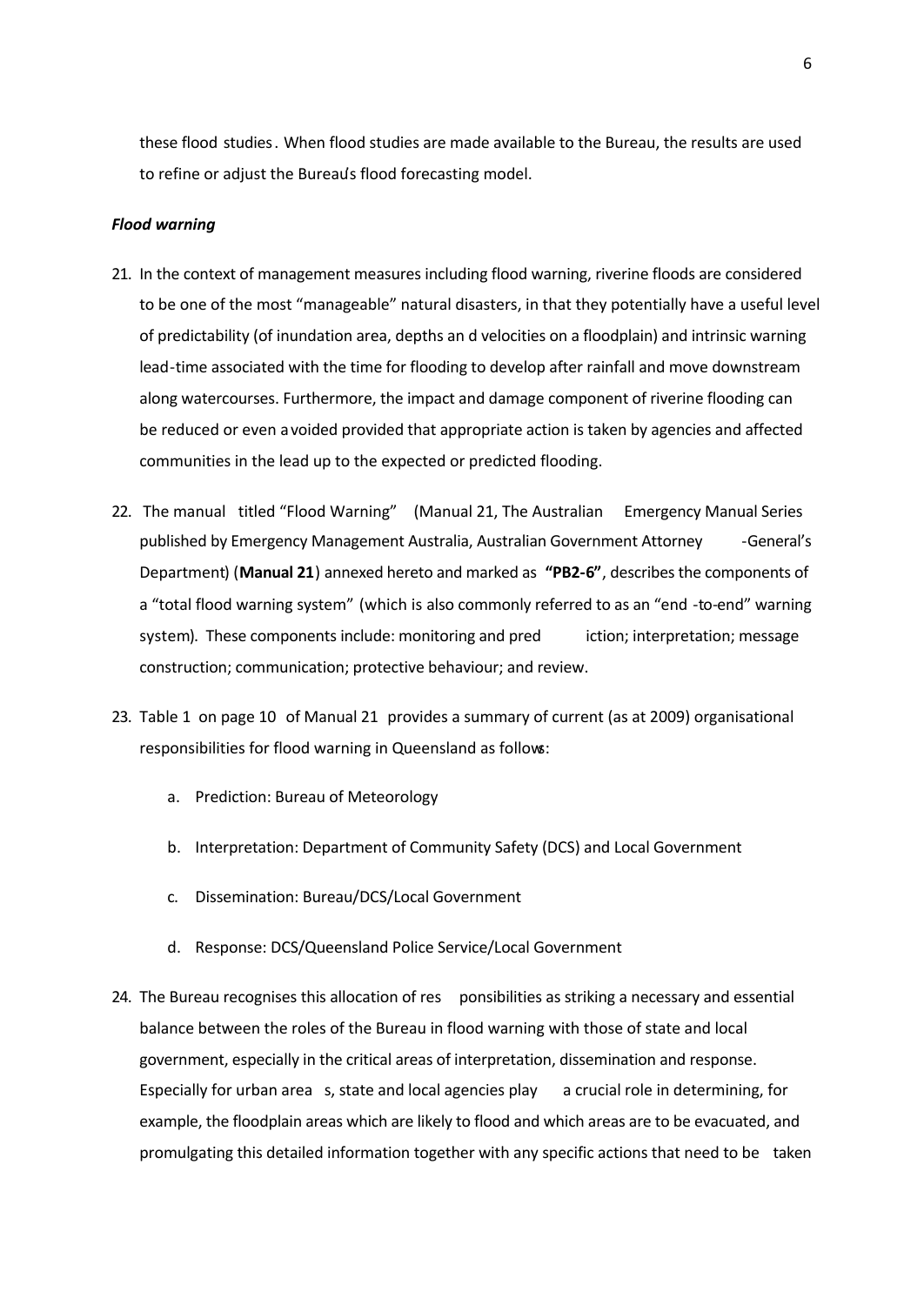by the flood-affected community. The success of a flood warning service, and especially in the case of flash floods, in achieving the appropriate responses and actions to minimise loss of life and property damage depends on each of these elements bei ng present and working in a coordinated and effective manner. The Bureau works with other State and local government authorities across Australia in a similar manner.

### *Catchment monitoring systems*

- 25. The Bureau's ability to provide flood warnings and predicti ons, and for local agencies and communities to monitor the status and progress of flooding is depend ent, to a large extent, on the existence of adequate catchment (rainfall and water level) monitoring. Catchment monitoring can range from very simple arran gements for the taking of rainfall and water level observations by individuals and communicating these to others (as has been the basis of flood warning in the past century) , to automated networks of rainfall and water level stations providing data through various telephone, radio and Internet communication channels.
- 26. The flood warning network (i.e. the network of rainfall and water level/river height stations) used for flood warning in Queensland is summarised at Section 1.2.4 of the Report (Paragraphs 38-43). Some matters relating to the duplication of equipment and the installation of new or upgraded flood warning systems are also addressed in my first statement at Paragraphs 26 to 30. A key feature of the flood warning network is the coo perative basis under which it is established and operated, as mentioned in Paragraph 42 of the Report.
- 27. Figure 1.2.4.1 of the Report (Paragraph 39) shows the sustained growth of the automated flood warning monitoring stations that has continued in Queensland since the late 1980s. The different types of monitoring systems used in flood warning are described in more detail in Paragraph 28 of this statement.

### *Types of flood warning monitoring (rainfall and water level) systems*

- 28. There are four main types of rainfall and water level monitoring systems in use in flood warning in Queensland, briefly summarised as follows:
	- a. *Manual observations.* Individuals (e.g. rural property landholders, town residents) and representatives of agencies (eg local government, Police) take readings of rainfall (from simple rain gauges) or water level from staff gauges (typically a set of one metre markers) which are provided to the Bureau's computer systems via the telephone (using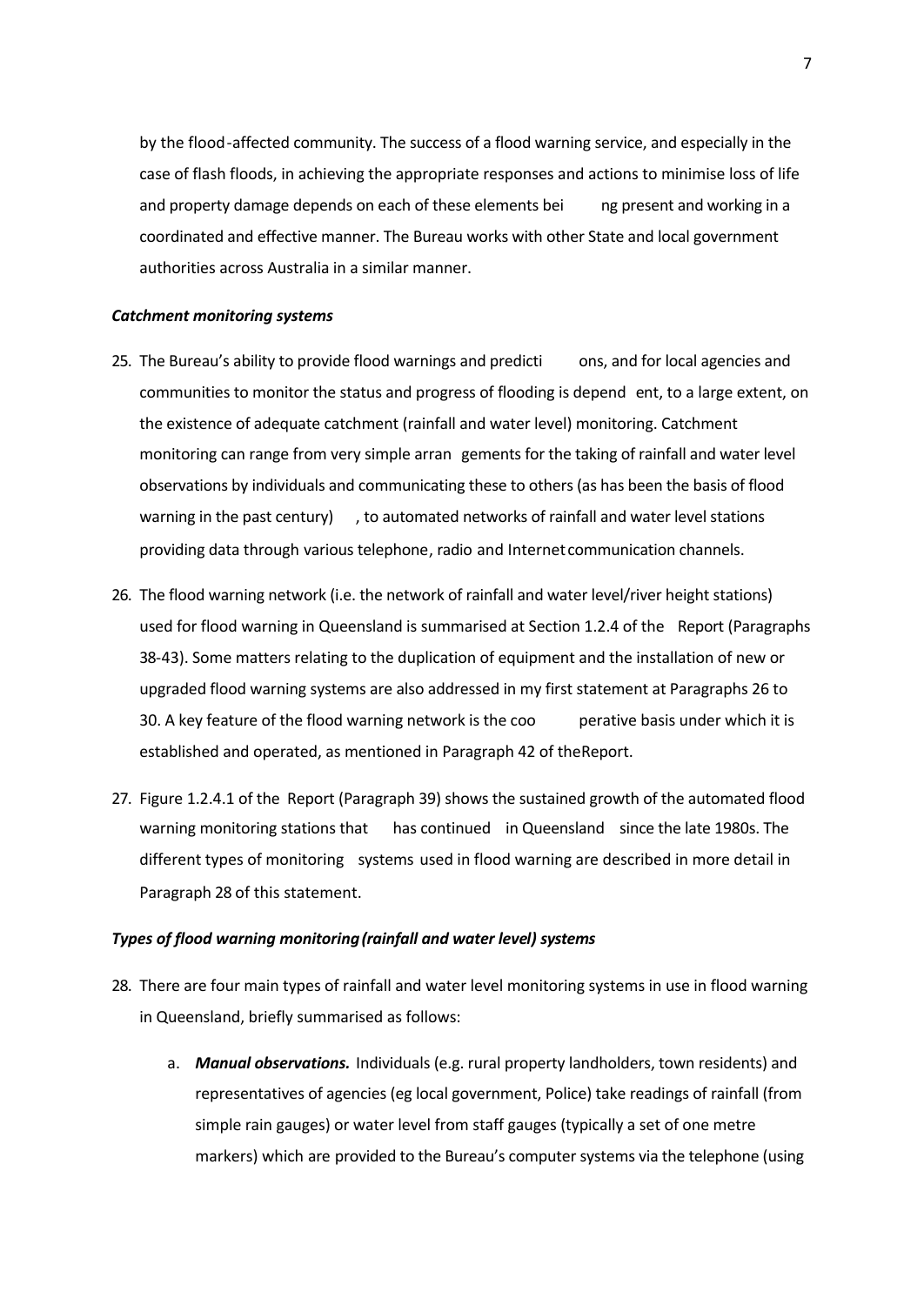a purpose-built Bureau Remote Observer Terminal) or via the Internet. In the case of the latter, the rainfall or water level reading is lodged by using a Bureau website developed for this purpose.

- b. *Automatic telephone -based equipment* . These are generically known as "telemeters" and comprise automatic rainfall and/or water level measurement equipment connected to a "data logger" which records the information and enables its communication to the Bureau and other agencies via one or more forms of telephone communication (landline, mobile and/or satellite). Typically, the information in the data logger at each telemeter station is downloaded at regular intervals (e.g. hourly or 3 hourly) to the Bureau computer system. This is known as "pull communication". The alternative is "push communication" whereby the field station initiates the reporting, typically using digital data transfer over Internet ("data over IP"). The latter is progressively becoming the standard as old equipment is replaced.
- c. *Flood ALERT systems.* These comprise a network of automatic rainfall and/or water level monitoring stations (typically 5 to 50 stations, depending on catchment characteristics and flood risk) that effectively provide continuous reporting of changing conditions at each monitoring locati on throughout the area of concern (i.e. the area or catchment locally deemed to be at high risk of flooding or flash flooding). "ALERT" is an acronym for Automated Local Evaluation in Real Time. The data is reported via VHF radio communication (i.e. no reliance on telephone) to base station computers at the local agency (e.g. Local Government) and to the Bureau, and elsewhere as required.

*"Event-reporting in real -time":* The reporting by ALERT systems is said to be "event reporting in real -time" as reports are automatically triggered at the field station whenever an "event" occurs. In this context, an "event" is typically 1mm of rainfall occurring at a field station, or a rise or fall in water level of 5 centimetres. Different resolution events can be defined according to the requirement, for example, 0.2 millimetres of rainfall or 2 centimetres change in water level. The data is collected, analysed and displayed at the local base station computers by the Bureau's Enviromon software, which can also be used to send alarms to locally defined recipients (via email, SMS) for pre -defined threshold conditions (for example, exceeding a particular rainfall intensity or exceeding specified water levels at one or more field stations).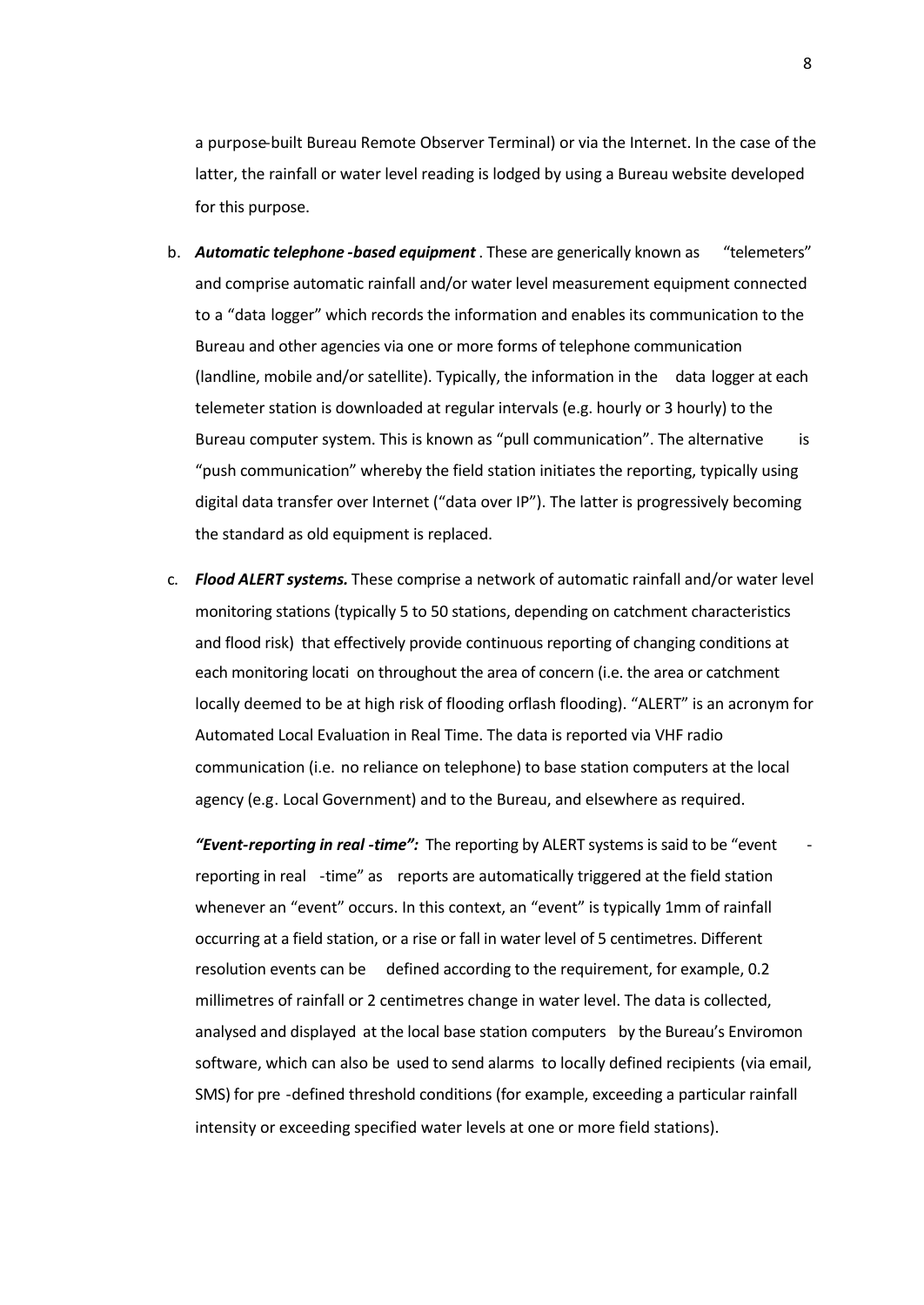d. *Other networks via FTP dat a transfers.* Other agencies, for example DERM and SunWater, send updates of data from their networks of rainfall, water resource gauging and tide stations directly to the Bureau's computers using the "File Transfer Protocol" on Internet. The regularity of the data updates depends in turn on the updating that the owner-agency achieves from its particular monitoring station equipment which is predominantly telephone -based. Funding from the Australian Government's Modernisation and Extension of Hydrologic Moni toring Systems Program, administered by the Bureau, is being used to accelerate the modernisation of water resource gauging stations for the purposes of improved national water information. Further information on this program can be found at

 < http://www.bom.gov.au/water/regulations/fundingProgram/index.shtml>. Whilst this modernisation program does not provide funding specifically for flood warning purposes, the modernisation of water resources gauging stations and related data collection systems has provided, and will continue to do so, considerable supplementary benefits in making more timely data available for flood warning.

29. The choice of which type of field monitoring equipment and systems to employ for flood warning in any particular catchment depends on a number of factors including the flood warning objective being sought; local agency involvement and capacity; the size of the catchment; rainfall-flood response times and available forecast lead times; the forecasting methods applicable (e.g. models and forecasts based on rainfall and/or flood routing from an upstream water level station); and reliability of communications and duplications required to achieve robustness of equipment and systems. The Bureau's view is that, whilst there is a place for a mix of manual and automatic observations to enhance system coverage and duplications, there are significant advantages in primarily utilising automated stations to achieve flood warning objectives. It is critical though that there is s ecure communications and a sustainable operation and maintenance capacity for the long -term operation of automated stations. There remains a role, however, for effective use by the Bureau of local information, including reports of rainfalls and river heights by volunteers, to support automatic monitoring stations.

# *Summary of the cooperation between the Bureau, local governments and other water agencies in flood warning in Queensland*

30. The Bureau/state/local ownership of the rainfall and water level monitoring stations is summarised in the Report at Paragraph 42. The steady increase of numbers of automatic flood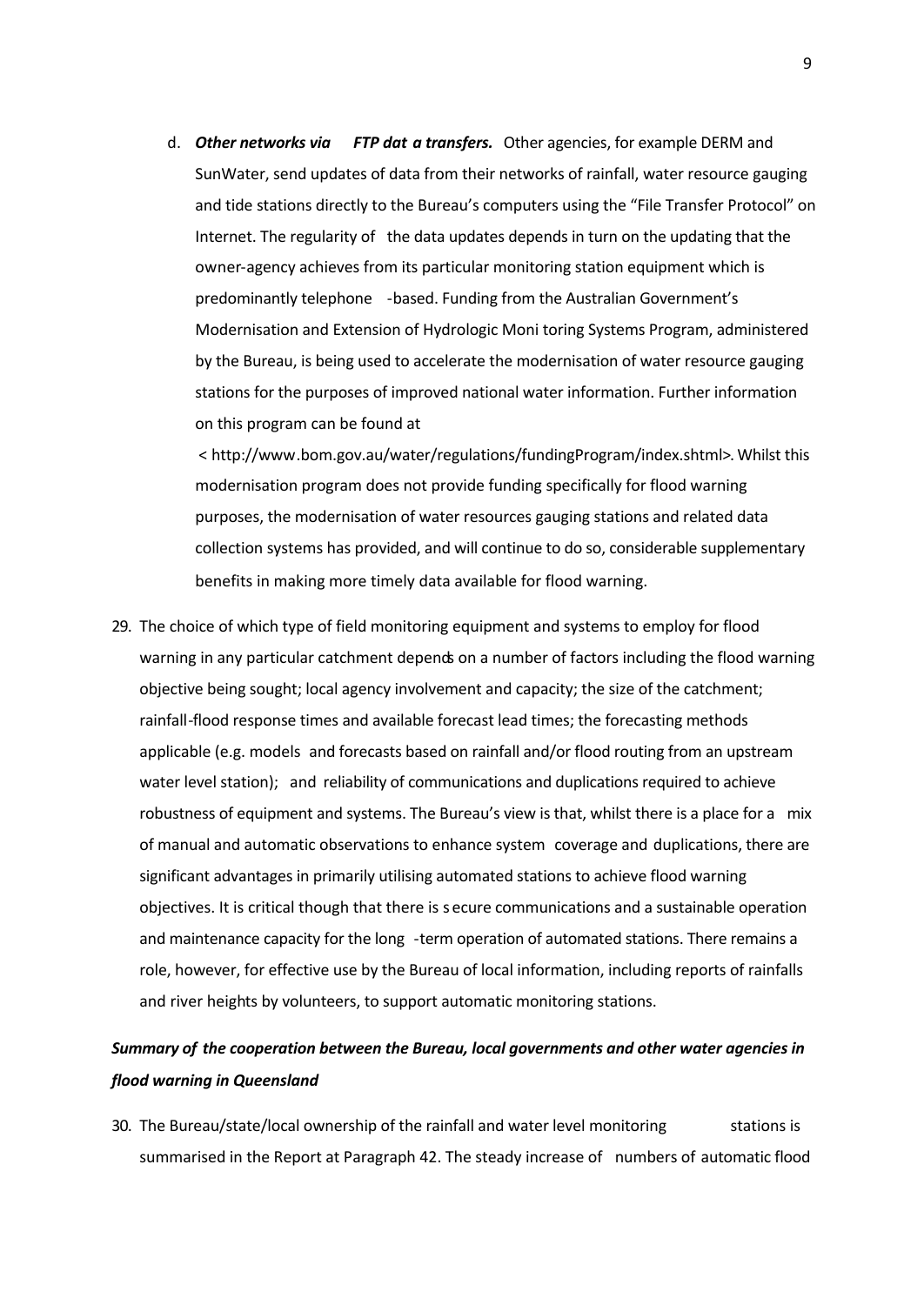warning stations over the past two decades is shown in the Report in Figure 1.2.4.1 at Paragraph 39.

- 31. As at 2011, approximately 28 local governments (ba sed on post-amalgamation structures) are involved in the cooperative development of flood warning systems and monitoring networks, covering most of the more heavily populated parts of the state. Approximately 20 of these are involved in the oper ation of Flood ALERT systems and the remainder have been involved in establishing either manual river height stations or automatic telephone - based (telemeter) rainfall and/or water level stations.
- 32. In addition to local government activities with the Bureau , Seqwater and NQWater operate Flood ALERT systems associated with the operation of dams and storages in south east Queensland and for Ross River Dam (NQWater) near Townsville.
- 33. Including those systems installed by dam operators, the ALERT systems in Queen sland comprise about 670 rainfall and/or river height stations, all of which have been installed since the late 1980s. Most of the ALERT systems are directed towards riverine or non -flash flood warning, but several systems have a component specifically for the purpose of flash flood monitoring and warning where local agencies have identified this as a major risk.
- 34. DERM and SunWater provide data from their respective water resource gauging station networks and dam monitoring networks freely to the Bureau for the purpose of flood warning. About 460 stations operated by DERM and about 75 SunWater stations are integrated into the flood warning system. Both agencies provide regular 'FTP data transfers' to the Bureau as described in Paragraph 28 of this State ment, as well as allowing the Bureau to make direct connection with gauging stations for downloading of data on demand (e.g. at 3 hourly intervals, or more frequently, during floods).

#### *Funding for flood warning monitoring stations (rainfall and water level)*

35. Since the mid 1990s, the funding of rainfall and water level monitoring stations specifically installed for flood information and warning purposes has largely been via a series of national programs including the Regional Flood Mitigation Program, the Nat ural Disaster Mitigation Program and currently the Natural Disaster Resilience Program (NDRP). In each of these funding programs, the essential princip le is that the local agency (generally Local Government) determines a risk of flooding, applies for fund ing and if successful, receives Commonwealth and state funding support to establish a new or upgraded flood warning system which becomes an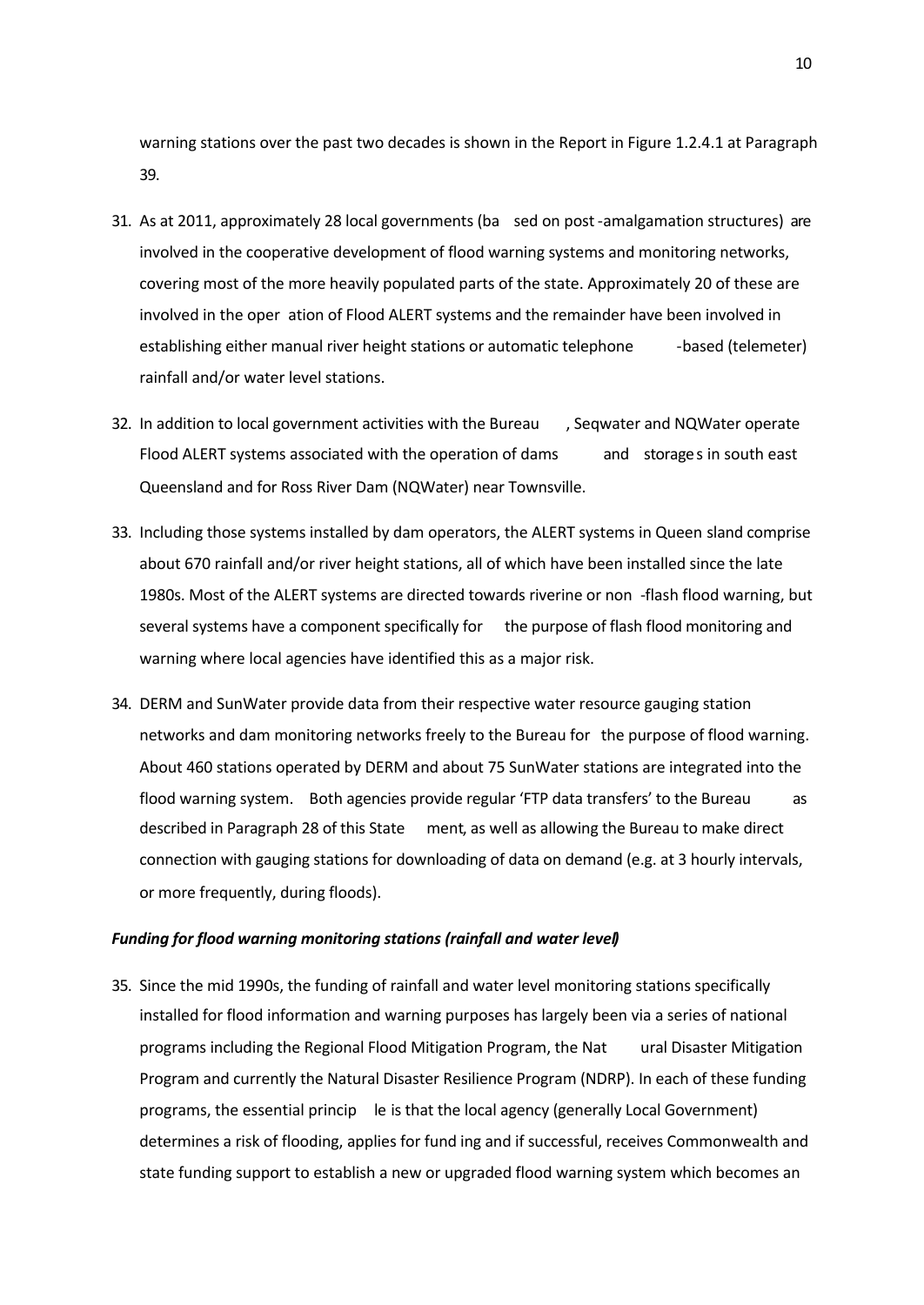asset owned and maintained by the funded local agency. Some local agencies have fully funded flood warning monitoring stations without seeking funding support.

- 36. The Bureau is not involved in the assessment process for NDRP applications, but will often provide information, by way of advice on the location of flood warning stations, technologies and costings, to agencies making application for flood warning systems.
- 37. The shared-funding and operation of flood warning monitoring and information systems realised through these funding programs is broadly consistent with the Commonwealth policy setting for flood warning established in 1987. In 1987, the Commonwealth developed an arrangement for sharing the responsibility for flood warning between the three levels of government, recognising that effective flood warning systems required coordinated involvement of all levels of govemment. This was consistent with the developing "total flood warning – response system" approach. This arrangement also specified that 'the Bureau of Meteorology would remain the lead agency'. These arrangements also provided some funding to the Bureau to ass ist the establishment of new and improved flood warning systems with state/local agencies according to the cost-sharing principles embodied in these new arrangements. Further details are provided at paragraph 38. Subsequently, Local Gove rnments in Queensland accessed the Regional Flood Mitigation Program (and successor programs) for funding.
- 38. In these arrangements, the cost -sharing principles for the development of non -flash flood systems prescribed that the Bureau share the costs of developing, maintaining and upgrading rainfall and river height networks with state/local government agencies. In general, the Bureau has responsibility for the rainfall networks and the state/local agencies have responsibility for the river height networks. Where flash -flood risk is ascertained by local agencies, the Bureau's role is to maintain a central source of advice and system know ledge and to provide assistance to state and local agencies.

## *Specific arrangements for the State of Queensland*

- 39. In late 1987, the Bureau embarked on a program of meetings with States regarding the flood warning arrangements. In November 1987, the Bureau met with representatives of the then Premier's Department, Queensland Water Resources Commission, State Emergency Service and the Queensland Police Service.
- 40. Shortly after the meeting of November 1987, the Premier's Department agreed to the establishment of the Queensland Flood Warning Consultative Committee (FWCC) and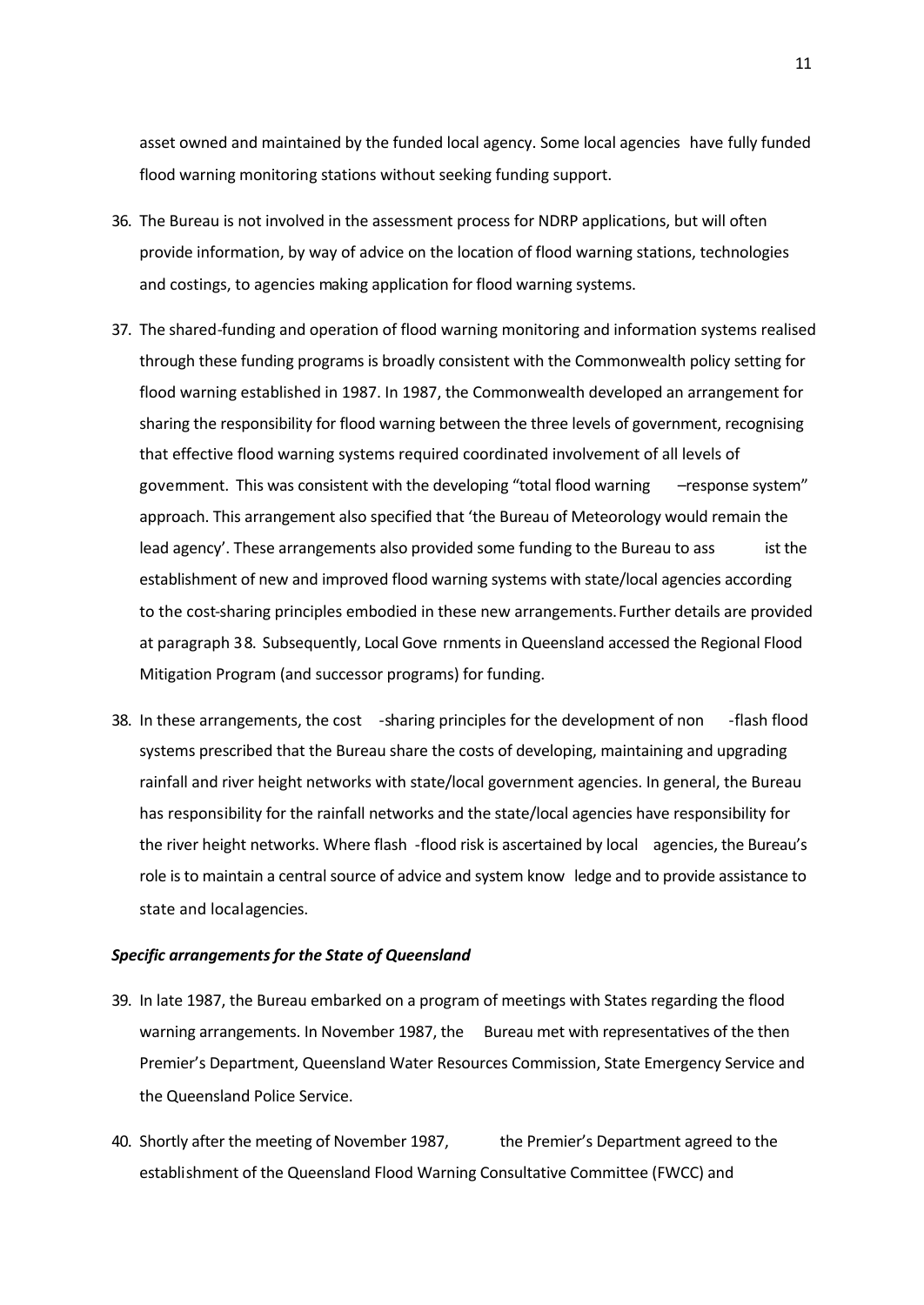nominated the then State Emergency Service and Water Resources Commission as the state's representatives. The Local Government Association of Queensland (LGAQ) was also an inaugural member agency of the FWCC. The role of the FWCC was to facilitate cooperation among the partner agencies involved in flood warning and to assist the establishment of priorities for new and improved systems and services.

- 41. These interactions with State flood authorities and LGAQ regarding Bureau/state/local cooperation in flood warning continued into the 1990 s and 2000 s through the FWCC, and increasingly via direct communication between the Bureau and the current DERM, Emergency Management Queensland (EMQ) and specific local governments around the state. As described in my first witness statement at Paragraph 34, since 2007, the FWCC essentially acts as an advisory or liaison body to the Queensland Flood Consultative Committee (QFCC) which is chaired by EMQ. In practice, because of the commonality of membership between the two Committees and the overlapping interests, the FWCC effectively meets concurrently with the QFCC.
- 42. Where local agencies have been successful in gaining funding via the NDRP and previous funding programs, generally the Bureau has provided advice and assistance in the design and establishment of the flood warning monitoring stations or network. The type of flood monitoring stations includes manual stations and automatic telephone -based and Flood ALERT systems (described in Paragraph 28) depending on the situation. In most circumstances for ALERT -type systems, the Bureau has also provided and supported the Bureau software known as Enviromon (see Paragraph 28(c)). In recognition of its lea d agency role, the Bureau also assists the local agency to maintain automatic monitoring stations by local education and training and visits to monitoring stations in the company of the local agency or its contractor to ensure proper operation. Data from these monitoring stations is made freely available to the Bureau and is integrated into the Bureau's flood warning and information services, including at the Bureau's website for wide agency and public use.
- 43. As previously summarised in Paragraphs 30 to 34 of this Statement, the progress made in establishing flood monitoring systems in Queensland since the late 1980s has been very substantial. In 1986, the total number of stations (rainfall and river height) specifically for flood warning was 390 , of which only about 35 were automatic. In 2011, there are about 1,650 stations (not including a further 550 daily rainfall, synoptic and automatic weather stations) of which about 1,250 are automatic. However, while the Bureau is ready to provide general advice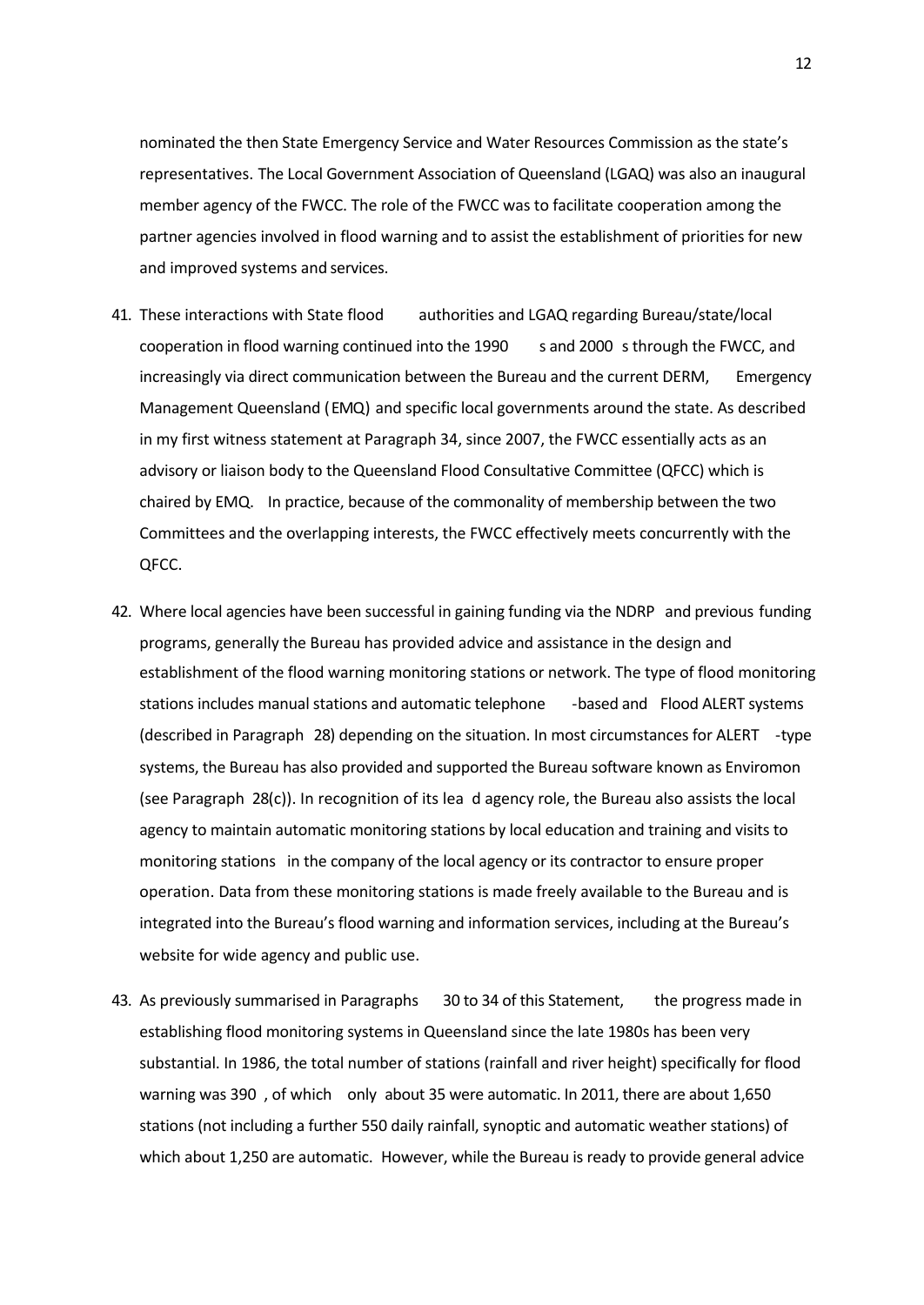on such arrangements for the establishment and operation of new systems and stations , the Bureau does not have the capacity to extend the se arrangements to other catchments unless additional resources are provided through other State and Local Government funding arrangements (and as may be endorsed through the QFC).

#### *Issues affecting flood warning and monitoring*

- 44. Whilst there has been significant growth in the development of flood warning monitoring systems in Queensland as summarised in Paragraphs 30 to 34 of this statement, there are many areas of Queensland fo r which there may exist a "basic" (incomplete and/or sparse) flood warning monitoring network, or no monitoring network at all. Some of these areas were affected by the past wet season flooding. Identification of the flood risk at any given location is of paramount importance in assessing the priorities for future investment in flood warning. As has been witnessed in the recent episodes of severe flooding, the experience of flooding and i ts unexpected impacts often occurs ahead of identification of the need for flood warning, and other flood risk management measures, through strategic flood risk management studies.
- 45. The best-practice principle of firstly "understanding the risk" t o enable effective planning for floods, including the planning for flood emergency measures, is further explored in 'Flood Preparedness' (Manual 20 of the Australian Emergency Manual Series The Australian Emergency Manual Series published by Emergency Ma nagement Australia, Australian Government Attorney-General's Department) annexed hereto and marked as **"PB2-7"**.
- 46. The NDRP, similar to its predecessors, provides funding assistance for the establishment of flood warning systems (i.e. the cost of equipment a nd its installation), while funding for the ongoing operating and maintenance costs of these systems is largely the responsibility of the local agency. The sustainable maintenance of automated flood warn ing stations is a challenge for the smaller local agencies in particular due to resource constraints.
- 47. The Bureau makes available a large amount of detailed rainfall, river height and flood information on its website. The website contains maps of catchments and rivers showing the monitoring locations for which detailed information is available. This in formation is both static (e.g. levels of minor, moderate and major flooding; past flood information; heights of road crossings, etc) and changing information (e.g. the latest available rainfall or river height readings). The flood warnings cannot contain a ll of the available information for all locations. Only some of the more significant information can be included in river height bulletins and flood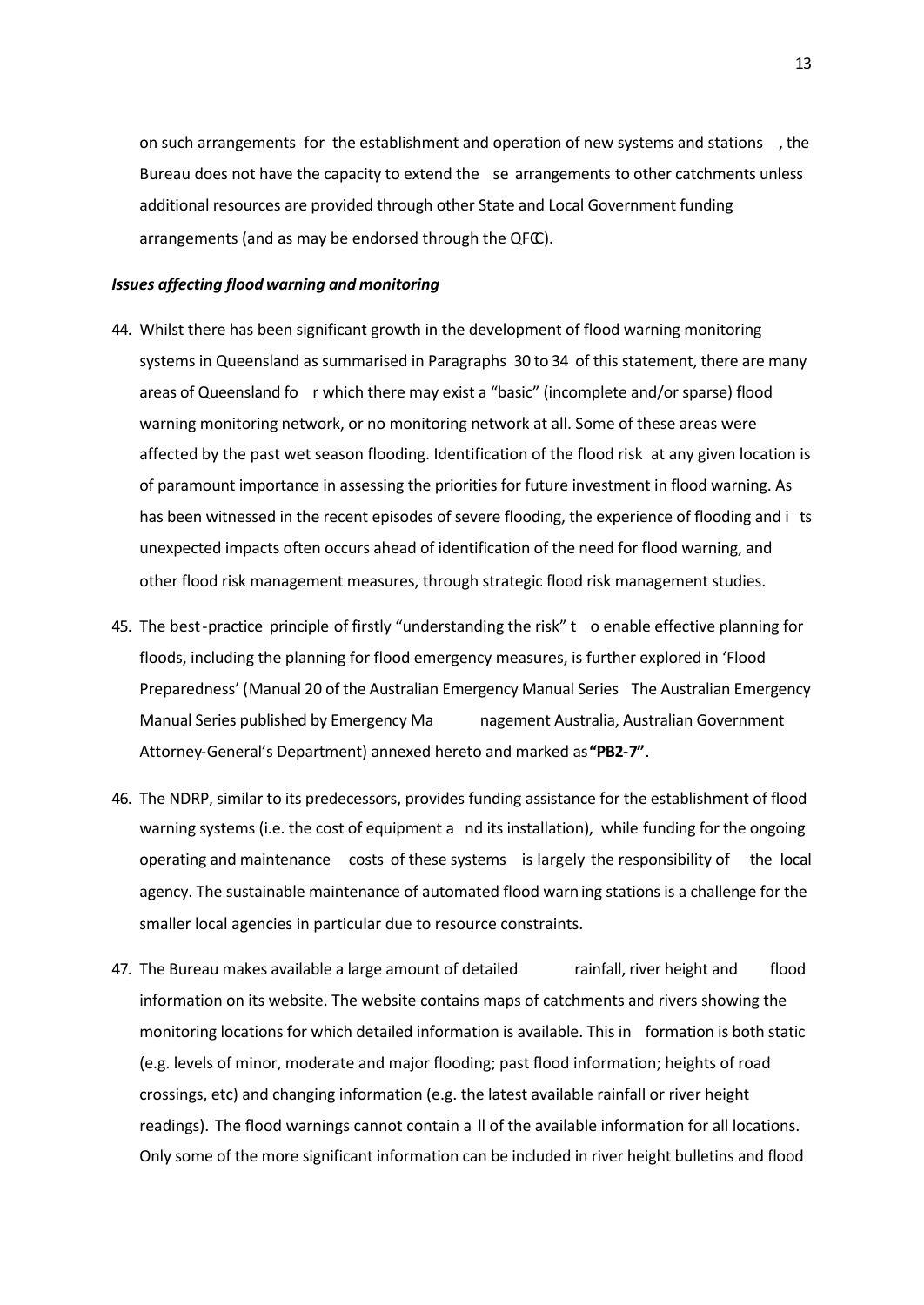warnings. The Bureau's flood warning website for Queensland at

http://www.bom.gov.au/qld/flood/ makes all of this additional flood-related data accessible via maps and links. In addition, representatives of local governments often telephone the Bureau's hydrologists during floods for more detailed information regarding predictions for locations included in flood warnings and for more information for locations that are not included in flood warnings. These telephone discussions may also involve the provision of scenarios, for example, of potential flood heights based on forecast rainfall , and consideration of possible higher levels being reached where predictions are uncertain.

## **B. Flood warning service during the December 2010 – January 2011 period**

- 48. An overview of the flooding during the December 2010 January 2011 period is given in the Report at Paragraphs 82 -98. The flood warning service provided during that period is briefly described in the Report at Paragraphs 32 -37. The Flood Warning Ce ntre (FWC) of the Bureau participated in numerous disaster management and media briefings, an overview of which is provided in the Report at Paragraphs 99-118 and at Appendix J of the Report.
- 49. Paragraph 37 of the Report refers to about 800 Flood Warnings (later determined to be almost 890) having been prepared and issued by the FWC of the Bureau for the two month period of December 2010 and January 2011, a significant increase on previous similar periods. A full copy of the Flood Warnings (which also contain the river height predictions) issued by the Bureau are attached hereto and marked as **"PB2-8".** More "metric" information regarding other services and numbers of products supplied by the FWC during the December 2010 and January 20 11 period, including river height predictions, is attached hereto and marked as **"PB2-9".**
- 50. During February and March 2011, another 400 Flood Warnings, containing about 220 predictions for about 40 locations, were issued for the flooding which was continuing to occur in Queensland.
- 51. Bureau River Height Bulletins for all river stations in Queensland are issued 3 hourly during the period of a flood event. Flood Warnings are generally issued 6 hourly during flood events , although at times more frequently for smaller river systems where the situati on can change rapidly. In some locations this may be insufficient and more frequent updates may be needed. The Flood Warning Centre (FWC) updates modelling and predictions more frequently depending on the situation and the rainfall and water level data tha t is available, and has more information than can be presented in the public Warnings and website. Local council engineers are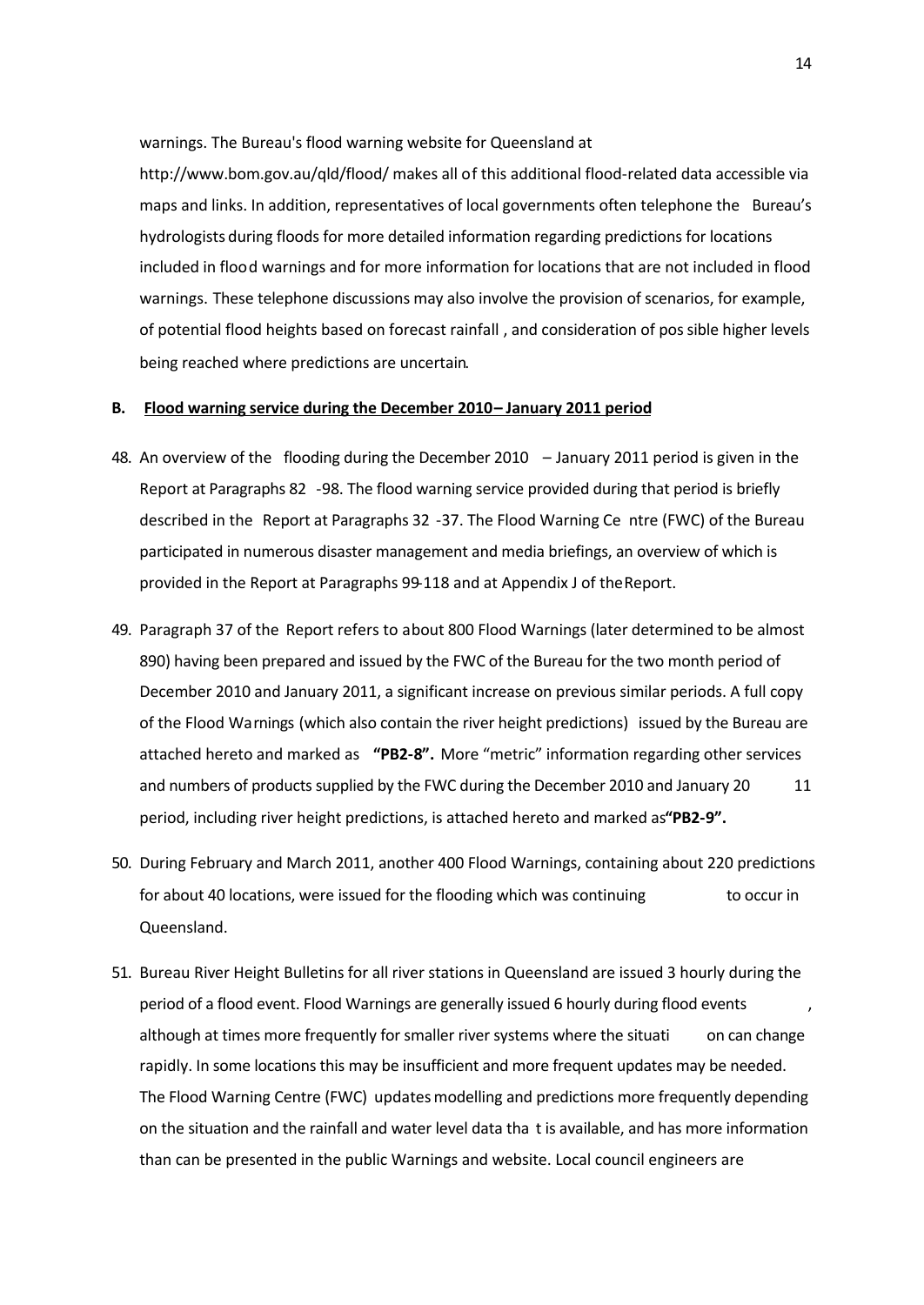encouraged to contact the FWC hydrologists on a regular basis during floods for updates as required.

## **C. River height predictions during the December 2010 – January 2011 period**

- 52. A description of the flood modelling undertaken by the Bureau is described in the Report at Paragraphs 46 -53. The flood modelling assists the preparation of Flood Warnings and river height predictions at specific locations. As shown in PB2 -9, almost 1200 quantitative river height predictions (i.e. a specific river height in metres, as distinct to a qualitative prediction in terms of the broad descriptors of minor, moderate and major flooding) for over 100 locations in Queensland were provided in the Flood Warnings issued during the December 2010 – January 2011 period. This figure only includes those predictions published within the Flood Warnings and does not include additional predictions for addit ional locations provided during briefings and upon request.
- 53. Appendix I of the Report (pages 629 to 770) contains location specific flood summaries for 24 locations. In addition to providing some information describing the flood at each locatio n, these summaries provide key information regarding the Flood Warnings issued and the river height predictions issued for each of the 24 locations.

### **D. Factors to consider in interpreting flood warnings and river height predictions**

- 54. For the interpretation of expected floods, it is important to understand that quantitative river height predictions given within Flood Warnings and in briefings are generally of two types:
	- *a.* **Rising flood height prediction** , e.g. *"reach 7 metres at 6pm with further rises".* These predictions (also known technically as "rising limb predictions") are given when it is not possible to predict a peak flood level because the flood situation is continuing to develop (e.g. rainfall is continuing in the catchment) or it is too far ahead in time to make a reasonable prediction of the peak height to be reached at a downstream location. The key message is that the river height is predicted to be reached at or by the nominated time, and then exceeded; and
	- *b.* **Peak flood height prediction** , e.g. *"peak at about 7 metres at 6pm".* A peak flood height prediction indicates a likely maximum flood level to occur and its estimated time. It is important to understand from a flood management and response perspective that the flood may have reached near to its peak he ight well before it actually achieves the peak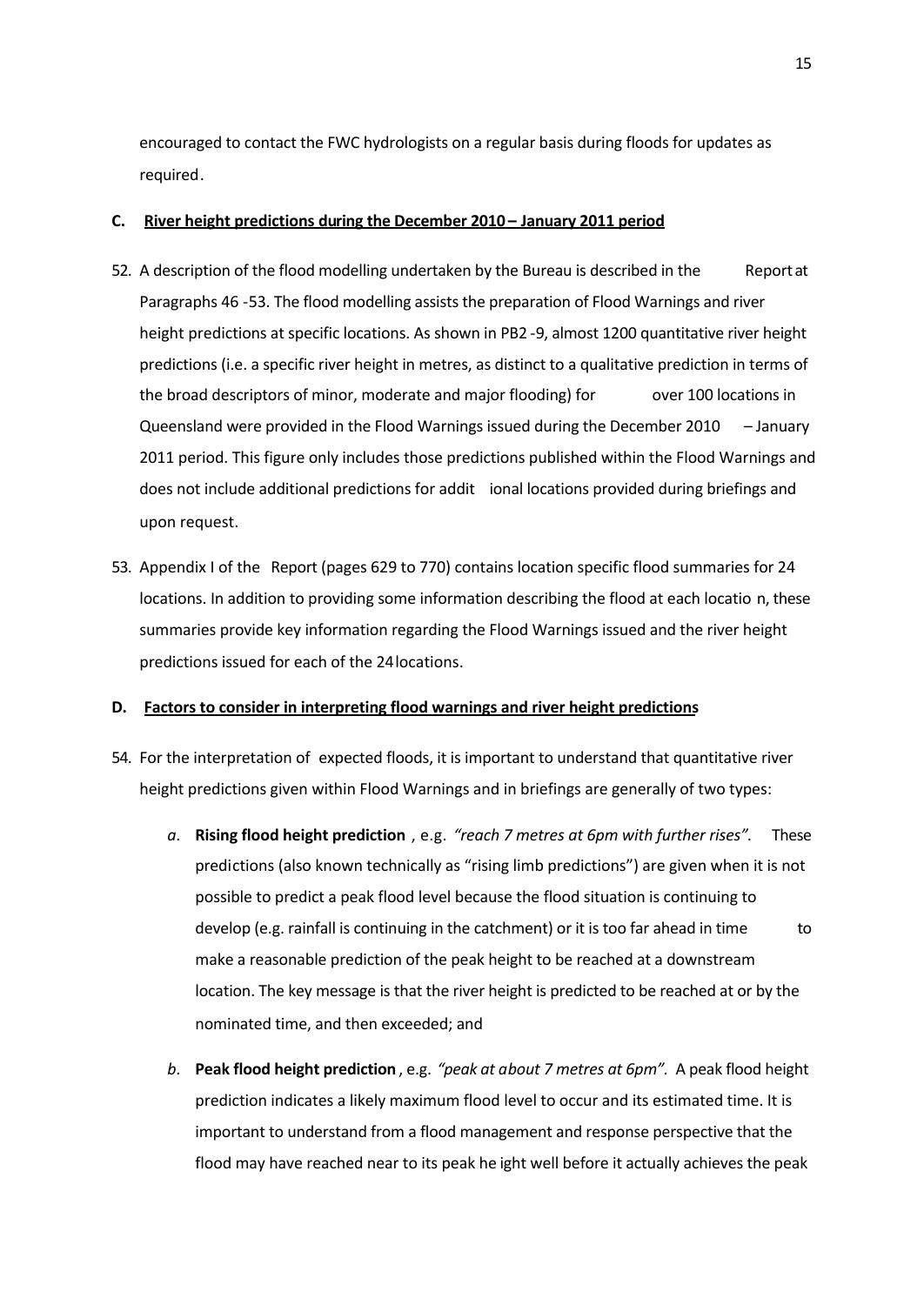flood level. This depends on the shape of the hydrograph (how the river height or flow varies with time) – some are very "broad" whereas others are described as "narrow" or "peaky".

- 55. Where a flood warning monit oring and prediction system exists, typical forecast "lead" times (i.e. the amount of advance warning time for a river height prediction) for a particular location are broadly determined and constrained by either the duration of the rain -to-flood delay (catchment response time), dam release strategies by the dam operators or the flood travel time available from an upstream location, or a combination of all three.
- 56. For a given location, longer forecast lead times of a river height are generally less certain ( or potentially less accurate) and forecast rainfall may be critical depending on the particular circumstances. Longer lead-time predictions (i.e. looking further ahead than that given publicly in the Flood Warning) are often given by the Bureau in the vari ous emergency management briefings and can be scenario based (e.g. scenarios of longerrange projections of upstream flood peaks occurring, or based on a range of forecast rainfall amounts).
- 57. Large floods, such as occurred in many locations during December 2010 and January 2011, often have much less time for warning, prediction and response because of high rainfalls over the upstream catchments, including those in an immediate upstream area. High local inflows can be generated which can significantly reduce time to flooding, and hence significantly reduce the time available for an appropriate response to be taken by agencies and those affected on the floodplain. In addition, some local area catchments may not be well monitored, or may have no rainfall or water level monitoring stations.
- 58. The issue of large floods with a potentially shorter time available for forecasting and response, has implications for flood forecasters and disaster managers, and needs to be taken into account as far as possible in the desig n of monitoring, forecasting and warning systems and in the planning for an operational response to large floods.

## **E. Information associated with flood warnings and predictions**

59. In Paragraph 23 of this statement, I referred to Table 1 on page 10 of Manual 21 as it sets out the organisational responsibilities in Queensland for components of the total flood warning response system. The task of interpreting flood predictions (i.e. information on the expected effect of flooding for a predicted flood height) is th e responsibility of DCS and Local Government under this arrangement.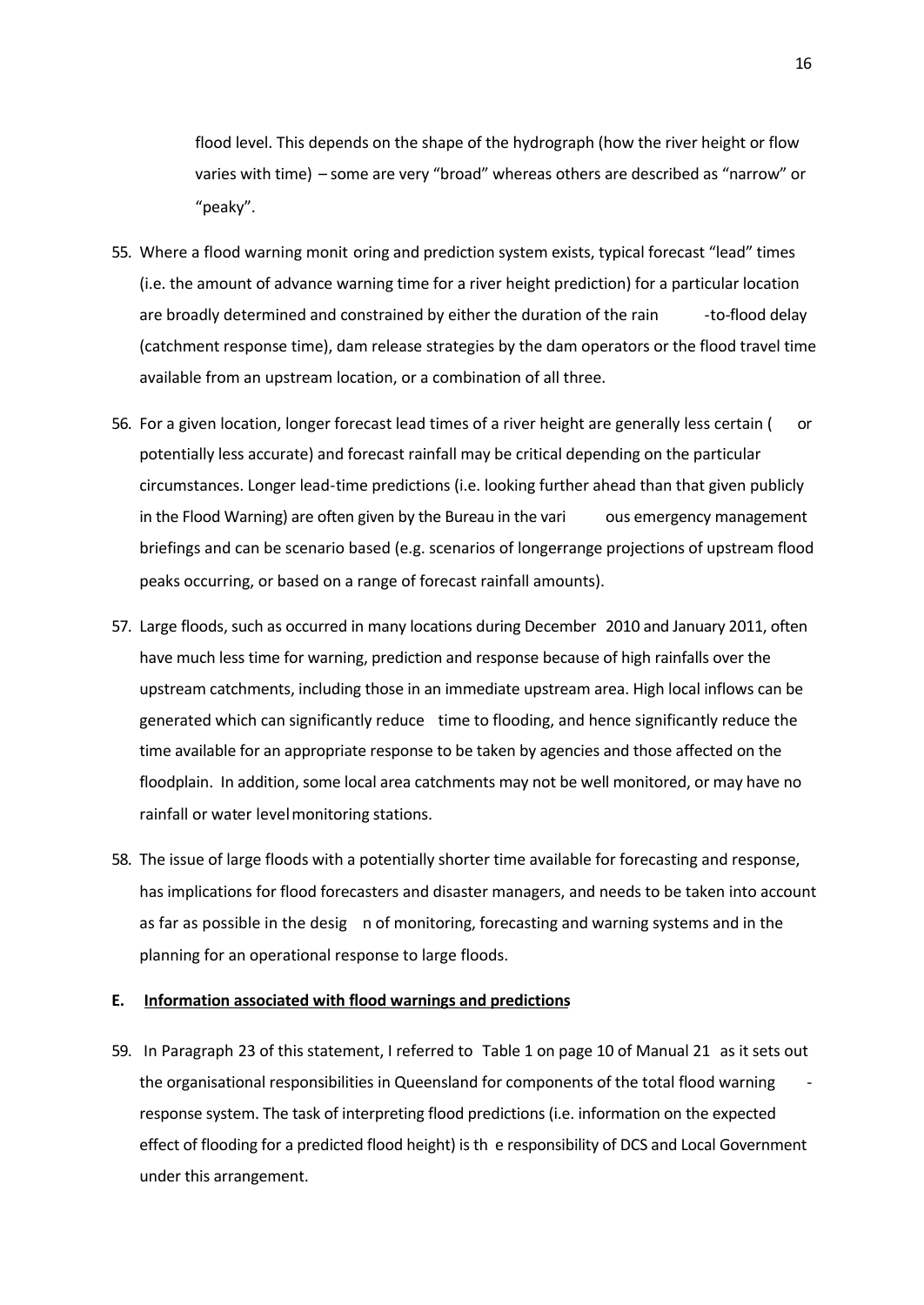- 60. The flood warnings and information on the Bureau's website, provides assistance to agencies to enable high -level interpretation of expected flooding and the potential impact on floodplain communities and infrastructure. The information which is directly provided or can be obtained from flood warnings and the Bureau's website includes:
	- a. actual and predicted river heights;
	- b. descriptions of flooding in terms of minor, moderate and major flooding (as described in further detail in Paragraph 89 of the Report);
	- c. depths above/below key road crossings, bridges etc in River Height Bulletins, and at times in Flood Warnings for significant road crossings (e.g. highway, or key bridge in a remote area);
	- d. comparisons of actual and predicted river heights with recent or historically significant past floods in Flood Warnings, and in supporting information on the Bureau's website for each river basin (see Paragraph 35 of the Report);
	- e. information linking river heights and the likely impact, as described at Paragraph 91 of the Report, and which is provided (with appropriate disclaimer as necessary) in disaster management briefings at times;
	- f. the level of the "gauge zero" in Australian Height Datum (AHD) for most river height stations which enables actual and predicted river height readings to be converted to a value in AHD. These are availabl e on the Bureau website via the index at: http://www.bom.gov.au/hydro/flood/qld/networks/index.shtml, using the link "Survey Details for River Height Stations".
- 61. The latter technical information regarding river height gauge levels in AHD is publicly available, but it is primarily intended for agencies to use in converting actual and predicted river heights to AHD which allows a direct comparison with flood maps (if available and uti lised for response activities) for that location and the levels of critical infrastructure (e.g. the height of transport or communications infrastructure, or the height of a levee). The actual or predicted river height referenced to AHD can also be used b y property owners on the floodplain to assess the impact on their property and what action to take, if there is access to flood maps keyed to river height gauges, either in paper form or electronically (e.g. as described in Manual 21, Chapter 4, pages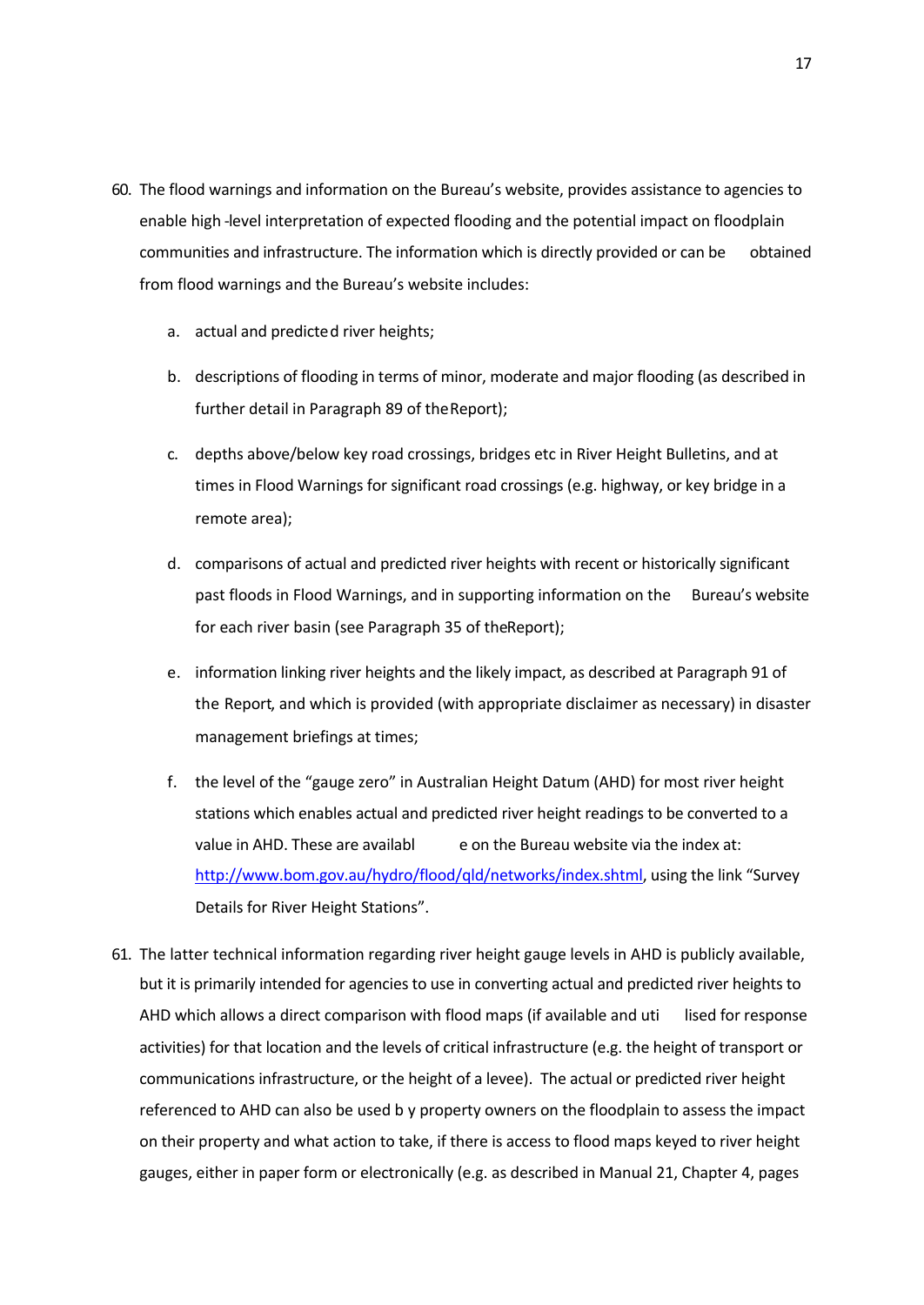33-34). The use of flood maps, preferably referenced to heights at flood warning gauges, also assists in the important aspect of taking into account flood "slope". Flood levels are higher upstream of the location for which predicted heights are given, and conv ersely lower, in areas downstream.

- 62. The information (described in Paragraph 60) provided by the Bureau may be of particular value to landholders and residents in rural areas as they may only require actual and predicted river heights at an upstream lo cation to have a good understanding, based on their previous flood experience, of what impacts are expected downstream, and critically, what action needs to be taken to minimise the flood impact. This is in contrast to an urbanised community that generally requires more detailed information to know what actions to take, especially where floods are infrequent.
- 63. In the special case of flash flooding, people need to know specifically what actions to take (e.g move quickly to higher ground where possible), and s pecifically what actions not to take in the limited time available to respond. This information needs to be determined by those persons who have local knowledge and be provided in a timely manner by local agencies. The Bureau provides general area "heavy r ainfall conducive to flash flooding advice" in its severe weather warnings to advise local communities and agencies that they may be affected, especially where there is local knowledge of flash flooding.

#### **F. Flood modelling**

- 64. The Report at Paragraphs 46 -54 provides further comments regarding the Bureau's flood modelling capacity and the limitations of modelling. Large and record floods, as occurred in many areas in Queensland during December 2010 – January 2011, are inherently harder to predict accurately because of greater uncertainty in the ratings (the relationships between flow and river height for each location) and paucity of large flood travel time information. By definition, record floods are beyond the bounds of data us ed in the model calibration. Flood design studies conducted by local authorities assist in ascertaining the upper bound of possible flood levels, particularly when floods are likely to exceed historical levels. These studies may require regular updating to take account of changes on the floodplain including land use, features and infrastructure.
- 65. As discussed in the Report at Paragraph 49, flood forecasting models provide guidance only to hydrologists. Hydrologists need to exercise consider able judgement, based on professional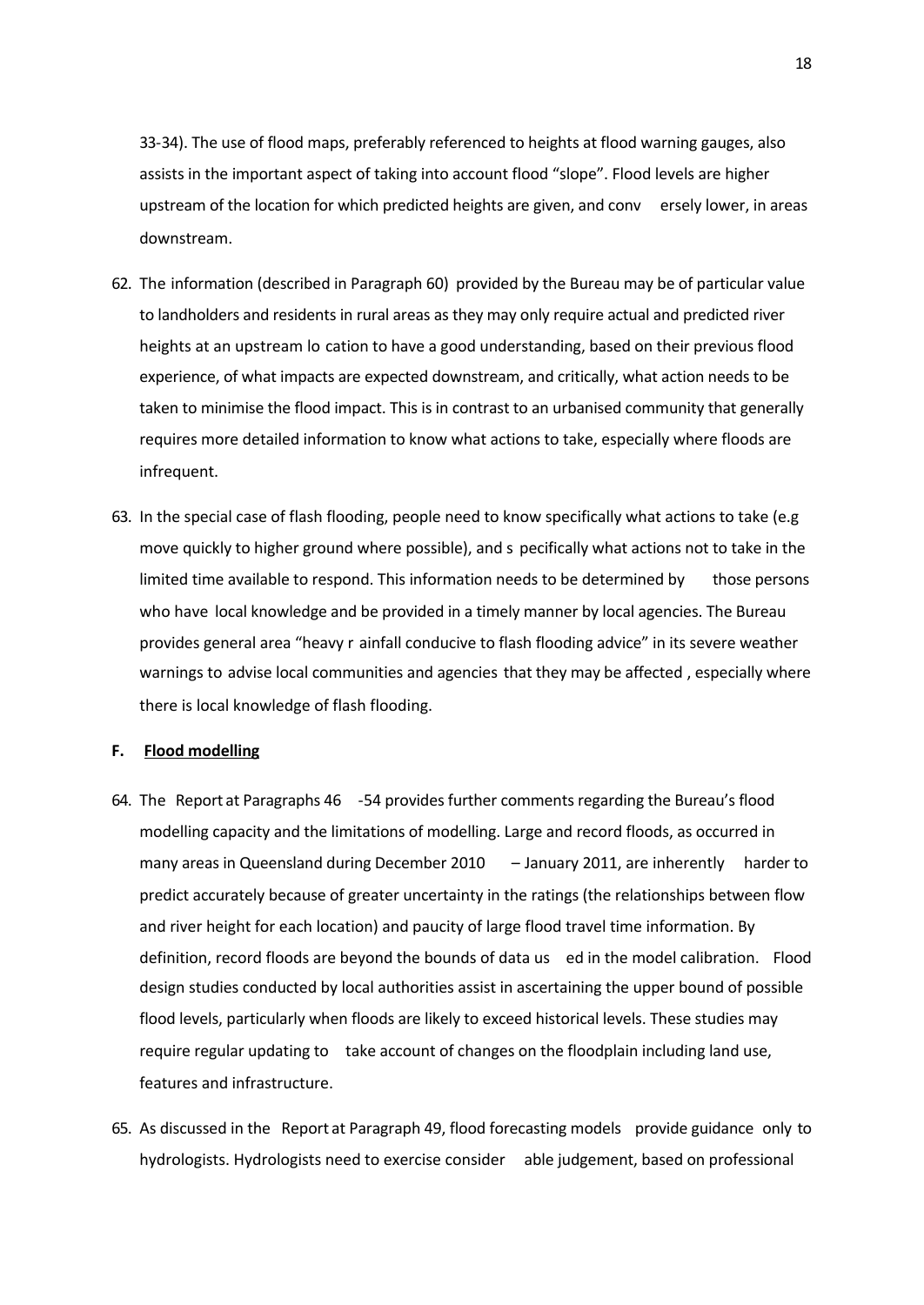understanding of flood behaviour and experience, in making river height predictions for most locations. This situation is even more pronounced when providing longer - range scenarios to assist disaster management planning.

#### **G. Three monthly seasonal rainfall outlooks**

66. The issue of three monthly seasonal rainfall outlooks and how they are determined was mentioned in earlier hearings of the Commission. The Bureau's Seasonal Climate Outlook (SCO) statistical model is based upon the relationship between Australian rainfall from all years during the period 1950 -1999 and four variables (sea surface temperatures in the Indian Ocean and in Pacific Oceans at one and three months lag). Every month the National Climate Centre holds an internal videoconference among climate specialists from the Bureau offices in States and Territories to discuss the current climate prognosis for the months ahead. During this discussion, they consider a wide range of information including outputs from several models and multi model ensembles. This information adds context to the seasonal climate forecast.

# **H. Particular matters relating to flood warnings and predictions for the Cities of Ipswich and Brisbane**

- 67. A summary of the flood event and the warnings and predictions provided for Ipswich and Brisbane is provided in the Report at Appendix I. A full copy of all Flood Warnings for the Bremer River and the included river hight predictions for Ipswich and the Brisbane River at Moggill, Jindalee and Brisbane City is provided as an annexure to this Statement at PB2-8.
- 68. Actual and predicted heights at both Ipswich and Moggill assist in determining the flood impact at Ipswich City. Flood classifications are described in the Report at Paragraphs 88-90.
- 69. The flood classification for the Bremer River at Ipswich gauge is Minor 7 metres, Moderate 9 metres and Major 11.7 metres. Thus, the threshold or lower level of major flooding is 11.7 metres, but there is a significant range of flood heigh ts possible at Ipswich, up to at least 24.5 metres which was recorded in 1893.
- 70. The flood classification for the Brisbane River at Moggill gauge is Minor 10 metres, Moderate 13 metres, Major 15.5 metres.
- 71. Flooding at Ipswich can result from local rainfall an d flash floods in metropolitan creek systems, Bremer River flooding (from the 1,850 square kilometre catchment above Ipswich) and backwater flooding from the Brisbane River. In most previous floods, it was a combination of all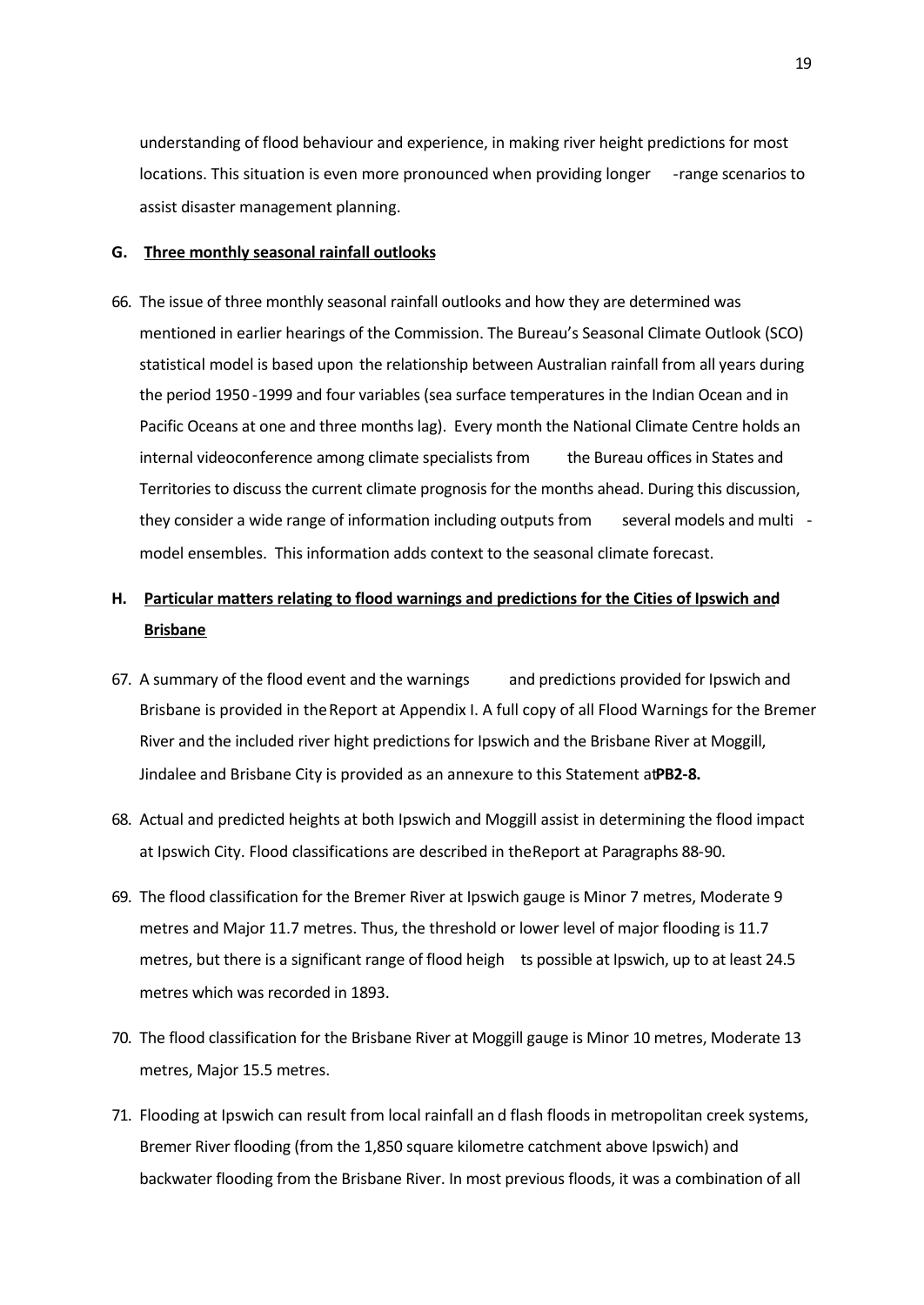three, as was the case in the January 1974 flood. The January 2011 flood resulted primarily from a combination of Bremer River flooding and backwater flooding from the Brisbane River.

- 72. In the flood warnings issued on Monday 10 January and Tuesday 11 January 2011, the predicte d heights for Ipswich were not given as predictions of the peak flood height at Ipswich as the flood was continuing to develop with continuing rainfall, and further rainfall was forecast. For example, the Flood Warning issued at 4:16pm on Monday 10 January said the following:
	- *a. "The Bremer River at Ipswich is expected to reach about 12.7 metres on Tuesday afternoon. Higher levels are possible."*
	- *b. "Ipswich: Reach about 12.7 metres (major) during Tuesday afternoon. Quicker rises and higher levels are possible depending on further rainfall tonight."*
	- c. Following the predicted heights given in the Warning for the four locations of Ipswich, Moggill, Jindalee and Brisbane: *"Further rises are possible at all four locations depending on further rain."*
- 73. The Flood Warning issued at 9:28am on Tuesday 11 January said that:
	- *a. "The Bremer River at Ipswich is expected to reach about 16 metres during Wednesday. Higher levels are expected."*
	- *b. "Ipswich: Reach at least 16 metres (major) during Wednesday; further rises."*
	- *c. "Further rises are expected at all four locations with continued rainfall."*
- 74. Very heavy rainfall re -commenced in the catchments of Wivenhoe Dam, Lockyer Creek, Bremer River and the middle reaches of the Brisbane River below Wivenhoe Dam on Tuesday 11 January.
- 75. During the 11am briefing on 11 January 2011 of the State Disaster Coordination Centre (SDCC), I provided an updated predicted height for Ipswich of "18 metres plus" for overnight that night (i.e. Tuesday night). This was not a prediction of the peak height at Ipswich. The flood situation for Ipswich was continuing to worsen, primarily because of the continuing heavy rain and runoff in the Bremer River catchments above Ipswich and middle Brisbane River catchments above Moggill. At this time (11am Tuesday , 11 January ), the Wivenhoe Dam release strategy was indicating a peak discharge of 3,737 cumecs, as shown in the Report at Paragraph 242, Figure 7.1. At 11:38am, the FWC received an updated rele ase strategy to a peak of 4,062 cumecs which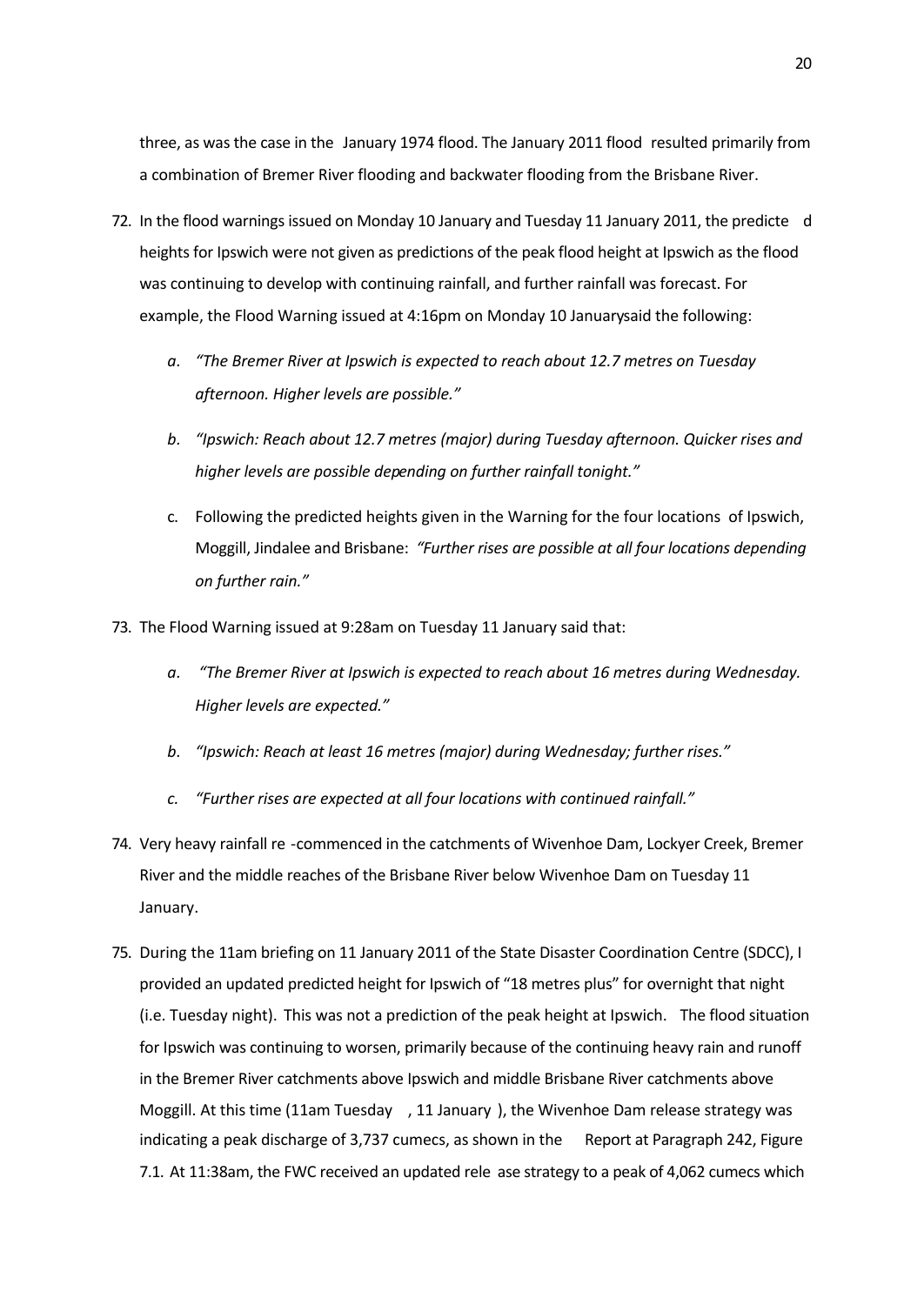represented a marginal increase and did not require a further change to the river height predictions for Ipswich and elsewhere.

- 76. Following the SDCC briefing, at 11:45am, Mr Stuart and I spoke with Ipswich City Co uncil (ICC) regarding the updated prediction for Ipswich of "18 metres plus" tonight (i.e. Tuesday night) with further rises on Wednesday. During that conversation, ICC advised that their response plans at that time used the Bureau predicted height plus an extra one metre. I also asked what messages we should provide in respect of the Ipswich flood situation, as we were constantly on radio broadcasts covering the Ipswich area. The advice from ICC was to direct ICC residents to the ICC website and advise tha t "if you live close to a stream, you need to self -evacuate", or words to that effect.
- 77. At 1:28pm, the FOC sent an email relaying a request from Mr Borrows of Seqwater for the Bureau to consider the effect on river heights at Brisbane City for a scenario of releases of 9,000 cumecs from Wivenhoe Dam. The FWC did not undertake the r equest at that time because a new release strategy was received at 1:31pm for which detailed modelling was immediately commenced. Before this scenario of 9,000 cumecs could be cons idered, a new request from the SEQ Water Grid Manager for a scenario of 10,000 cumecs was requested at 3:30pm as detailed in Paragraph 82.
- 78. At 1:31pm on 11 January, the Bureau's FWC received from the FOC a re vised strategy for releases from Wivenhoe Dam which advised of a significant increase in projected releases to 6,675 cumecs, from earlier expectations of about 4,000 cumecs. Copies of emails from FOC to the Bureau advising actual and projected releases are contained in Annexure PB-5 of my first Statement. This was a significant change in release volumes which prompted the FWC to immediately commence new modelling.
- 79. Between 1:31pm and about 3:00pm on 11 January, the FWC updated the Brisbane, Lockyer and Bremer River flood forecast model to take account of the new release strategy and latest rainfall which was continuing.
- 80. At 3:24pm on 11 January, the Bureau issued a PRIORITY Flood Warning for the Lockyer, Bremer, Warrill and Brisbane River below Wivenhoe including Brisbane City, which included predicted heights for Moggill and Ipswich (both of which are important for Ipswich flooding). A copy of this warning is in Annexure PB2-8 of this Statement. Specific information was provided for the major

21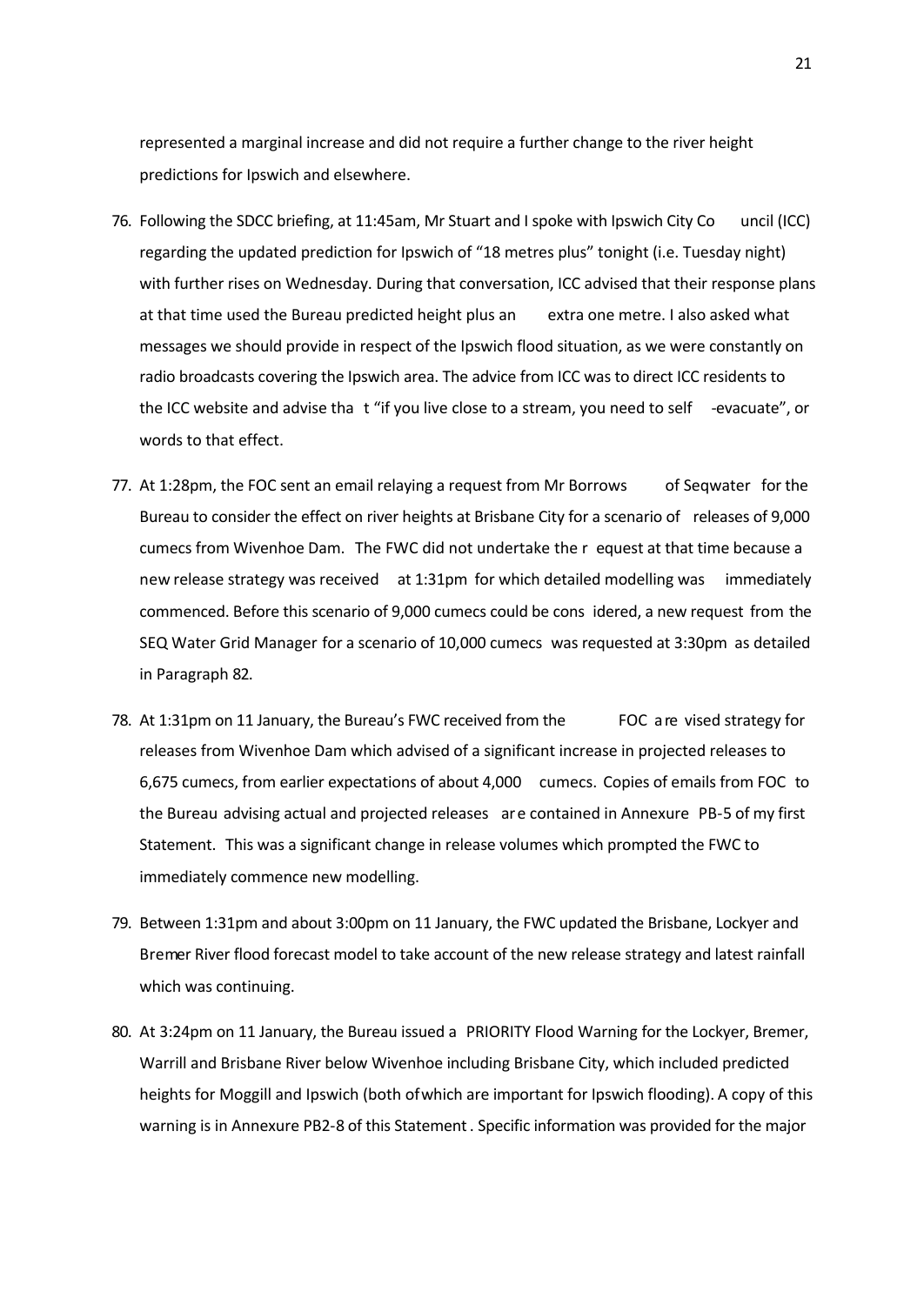flooding in the Bremer River and Warrill Creek upstream of Ipswich. For Ipswich, the Warning said:

- *a. "The Bremer River at Ipswich is expected to reach about 22 metres during Wednesday. Higher levels are possible as rainfall continues."*
- *b. "Reach at least 22 metres (major) during Wednesday; further rises."*
- 81. The modelling of the Brisbane River and its tributa ries, taking account of Wivenhoe Dam releases, especially when it is continuing to rain heavily in the catchment, is a complex task and ultimately requires significant hydrologist judgement in determining the river height predictions to be provided to agen cies and the public. It requires modelling, discussion with the FOC and Flood Information Centre (FIC) of the Brisbane City Council, and consideration and the production of the wording and content of the warning itself. On the afternoon of 11 January, the production of the 3.24pm Priority Warning for the Brisbane River by hydrologists at the Bureau was efficient and timely . The warning effectively provided 24 hours notice for Ipswich of at least the 22m flood height prediction and 36 hours n otice for Brisbane of exceeding the 1974 flood peak.

#### *Scenario of Wivenhoe Dam release of 10,000cumecs*

- 82. At about 3:30pm on 11 January, I was contacted by Mr Barry Dennien of the SEQ Water Grid Manager for advice on a scenario of a Wivenhoe Dam release o f 10,000 cumecs. Whilst on the telephone I calculated an estimated total flow in the lower Brisbane River for this scenario and advised estimated flood heights of:
	- *a.* Mt Crosby: 30 to 32 metres AHD
	- *b.* Moggill: 25 metres AHD
	- *c.* Jindalee: 18 metres AHD
	- *d.* Brisbane City Gauge: 7.5 metres AHD
- 83. I further advised Mr Dennien that, if it was to occur, the peak releases would take approximately 24 to 30 hours to reach the Brisbane area and for Brisbane City, it compared to the river heights of 8 metres and 8.35 metres reached in 1893. I did not estimate a particular height for Ipswich as this would be similar to the Moggill flood level for this type of flood , perhaps only slightly higher depending on the timing and amount of rain received in the catchments above Ipswich.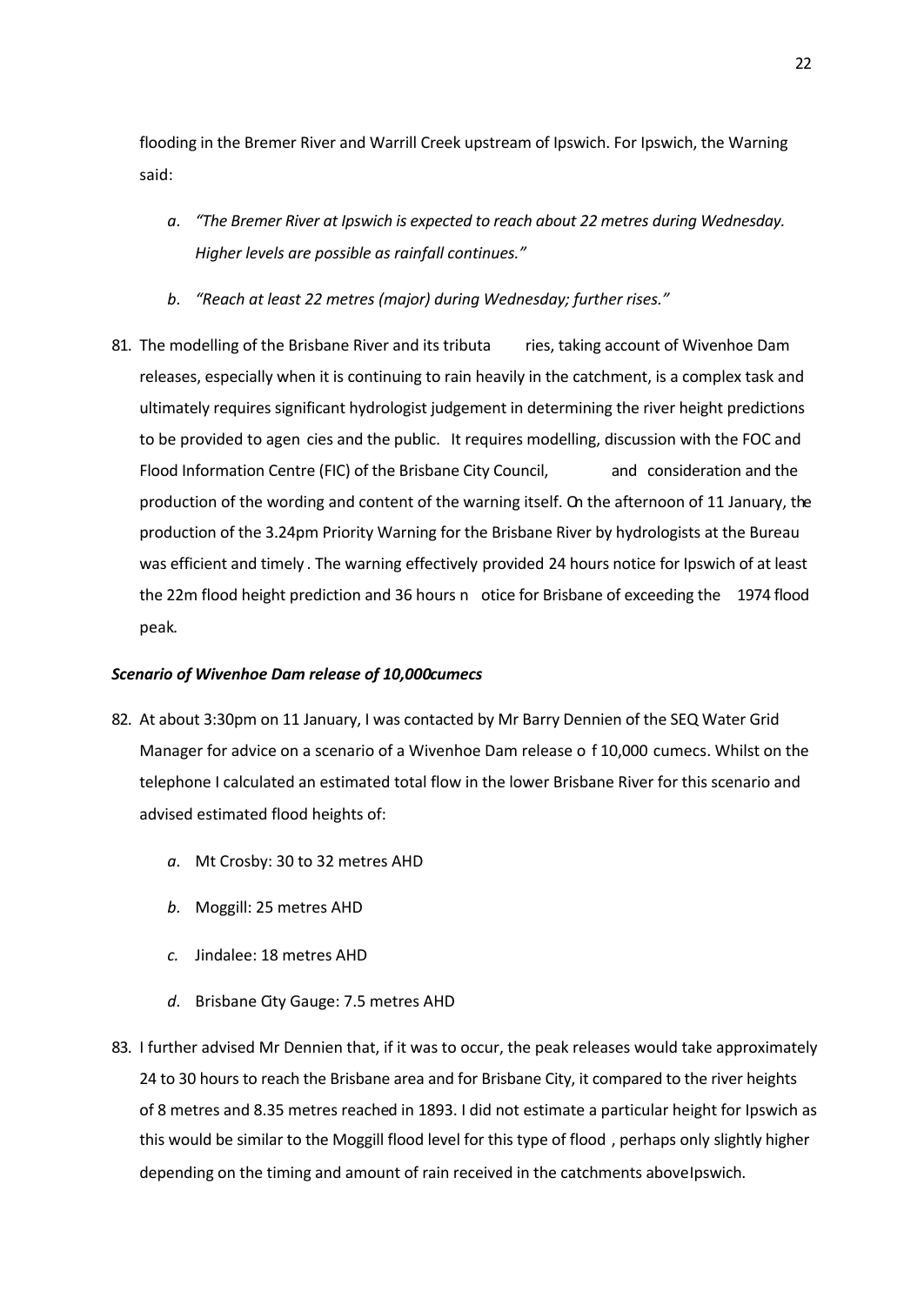## *Updating flood warnings with lower river height predictions*

- 84. After the heavy rainfall had ceased abruptly by Tuesday evening, and with updated release strategies, subsequent Flood Warnings provided during Tuesday night and Wednesday pr ovided slightly lower (than previously given) estimates of the predicted river height at Ipswich, Moggill, Jindalee and Brisbane. For Ipswich, the Flood Warning issued at 7:33am on Wednesday 12 January said:
	- *a. "The Bremer River at Ipswich is expected to peak about 20.5 metres during Wednesday afternoon with major flooding. This is similar to the 1974 flood level."*

## **I. Flooding in the Fernvale area**

- 85. The hydrologic flood forecast modelling undertaken by the Bureau does include predictions for river height stations at Lowood and Savages Crossing, however these predictions are not included in the Flood Warnings. If predicted heights are required for the Fernvale area, then the Bureau would need to further consider that requirement together with Seqwater FOC given the proximity of the area to Wivenhoe Dam. The Bureau would need to coordinate with the provision of flood information from Seqwater as they have a role in supplying some information for areas below the dam when releases are being made.
- 86. The Bureau is not aware of the specific characteristics of the lower Fernvale flooding that occurred on Tuesday 11 January 2011 , and in particular , whether the flooding was primarily caused by the Brisbane River or the intense rainfall and local runoff which occurred in the area, or a combination of both. Predictions for Lowood and Savages Crossing, if they could be sufficiently timely and accurate, may not give a good indication of the Fernvale flooding if the flooding was partly caused by the intense rainfall and high runoff in local smaller streams flowing through the area to the Brisbane River. This would need to be further investigated by the Bureau with the local agency.

# **J. Request for information from the Queensland Floods Commission of Inquiry dated 12 April 2011**

87. The following is provided in response to a request for information from the Commission dated 12 April 2011 regarding specific issues raised in certain submissions and statements.

#### *Meandarra*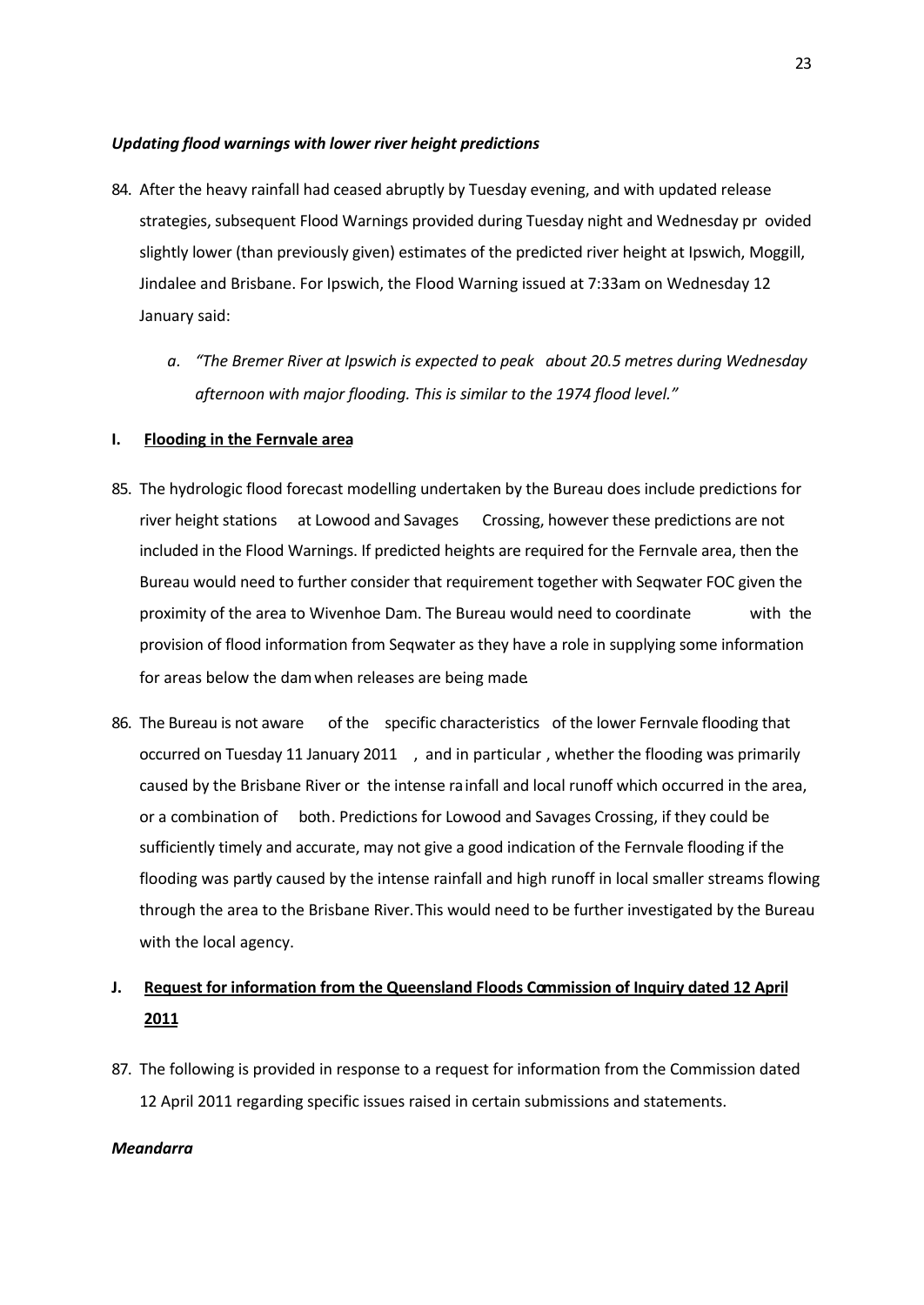- 88. During the 2010 -11 floods, the Bureau was unable to assist with providing advice regarding flooding at Meandarra, as was advised in emails between the Bureau and Inspector Kajewski. This is because there is no rainfall or water level monitoring network in the Brigalow Creek catchment above Meandarra or within the township itself. As mentioned at Paragraph 44 above, there are many such catchments and locations in Queensland that do not have flood monitoring and warning systems. The only information the Bureau receives from the Bri galow Creek catchment is a volunteer report of daily rainfall totals from Meandarra which is used along with other daily rainfall stations in the general area (at Glenmorgan and Hannaford) to very approximately model the flows from Undulla Creek into the m ain Condamine River. The location of these stations is shown in the flood warning network map on the Bureau's website <http://www.bom.gov.au/hydro/flood/qld/brochures/condamine\_cotswold/map.pdf >.
- 89. As noted in the 12 April Request, Western Downs Regional Council working with the Bureau operates an ALERT flood warning system in Myall Creek to the township of Dalby. Whether a similar system is required elsewhere, fo r example at Meandarra, would be a matter for the relevant Council. The Bureau would, in the usual way, be available to provide advice on whether this was an appropriate system for an area under consideration, or whether other alternatives (e.g. telephone based stations) would meet the objectives being sought.
- 90. I now provide some information in response to the broad questions concerning Southern Darling Downs and Border districts raised in the 12 April Request.

#### *Structural integrity and placement of Bureau gauges along the Condamine/Balonne river system*

- 91. Information regarding the location of the river height stations along the Condamine/Balonne River system is given at the Bureau's Flood Warning Centre website at http://www.bom.gov.au/qld/flood/ (in partic ular, brochures are available via the index at <http://www.bom.gov.au/hydro/flood/qld/brochures/index.shtml> and additional specific information is indexed at< http://www.bom.gov.au/hydro/flood/qld/networks/index.shtml>.
- 92. The manual river height stations along the Condamine/Balonne river system are owned by the Bureau. As described in Paragraph 28 above, these water level stations have a series of staff gauges ("one metre markers") installed on the river bank or on bridges, crossing or roadways. Some of these may have sustained damage during the floods. As per standard practice, the Bureau will contact the "river readers" to assess any damage sustained at these river height stations and arrange for repairs.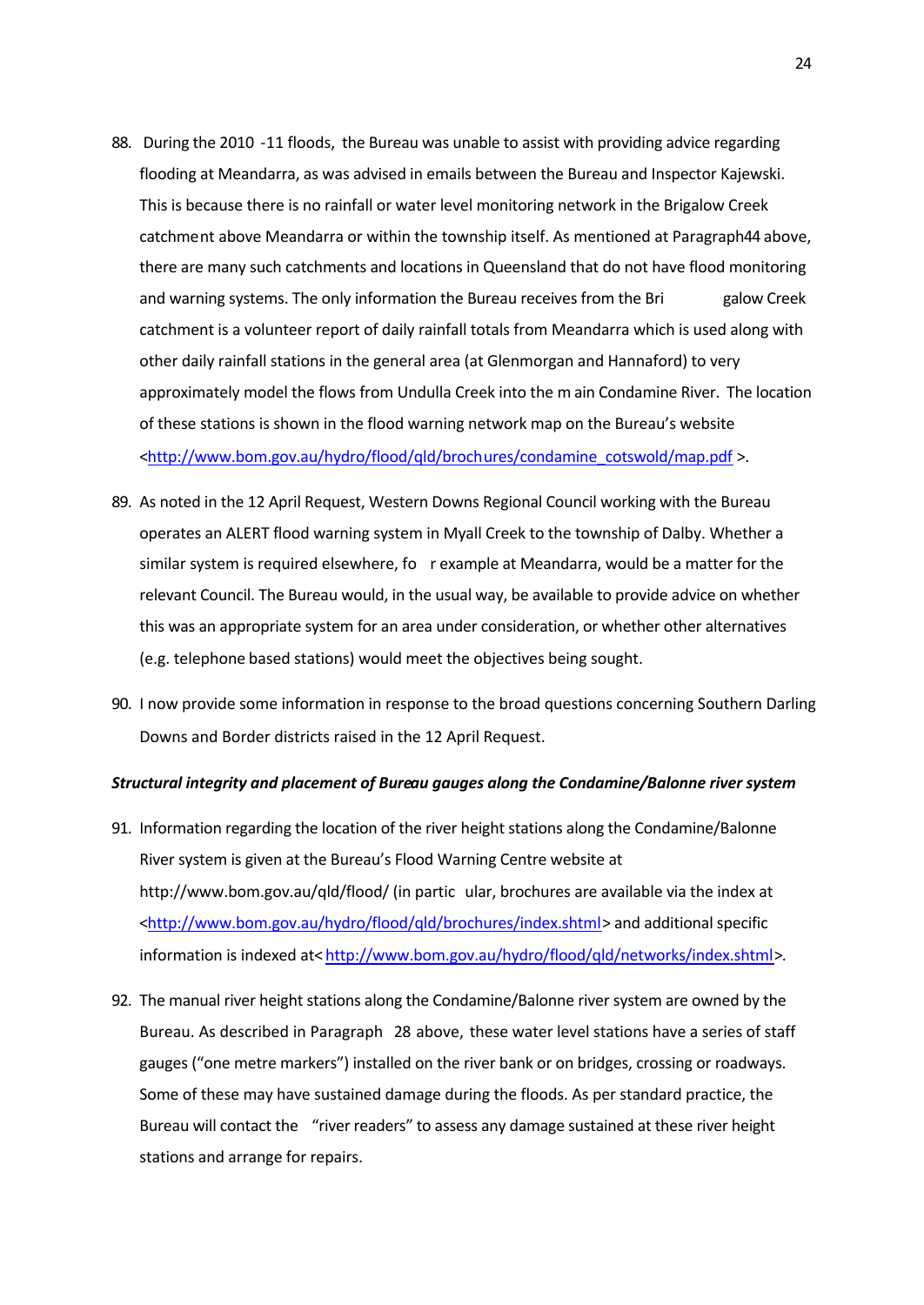- 93. During large floods, reporting of river height observations from manual stations is typically done up to 5 times per day, generally between 6am and 9pm. It does however rely on the volunteer efforts of a property owner or agency at each location. At times, these reports may be interrupted either by loss of communications (telephone or Internet) or by flooding at the location preventing observations being taken. For example, a volunteer river reader may need to evacuate during large floods. The Bureau does however take care in siting the manual river height stations and staff gauges such that , as far as possible, they are accessible and available during floods.
- 94. The automatic river height stations in the Condamine/Balonne River system are mostly telephone-based gauging stations owned and operated by DERM, and a few at or near storages are owned by SunWater (e.g. Chinchilla Weir, Beardmore Dam, Jack Taylor Weir). The structural integrity of the stations not owned by the Bureau would need to be discussed with their respective owner agency.
- 95. During floods, data from automatic telephone based stations is typically updated 3 hourly, unless the station fails to report either because it is damaged by the floods, equipment fails or telephone communications fail. At critical times, the Bureau may invoke more regular updating (e.g. hourly) for short periods or update information on demand. There h ave been requests for more frequent updating on a continuous basis (e.g. every hour of every day). This would need to be done with caution during floods as it incurs a higher energy drain which may cause the solar recharged batteries to be flattened render ing the station useless thereafter. New equipment should provide more frequent data reporting via "event reporting and push communications" as described in Paragraph 28 above.

#### *Moonie and Dumaresq river catchments*

- 96. The flood warning systems for these catchments are described in brochures available via the index on the Bureau's website at: <http://www.bom.gov.au/hydro/flood/qld/brochures/index.shtml>
- 97. The flood warnings and river h eight predictions provided for these areas are contained in Annexure PB2-8 of this Statement.
- 98. If the Commission has any further questions in relation to the Moonie and Dumaresq river catchments, the Bureau will assist by providing any other relevant information it possesses.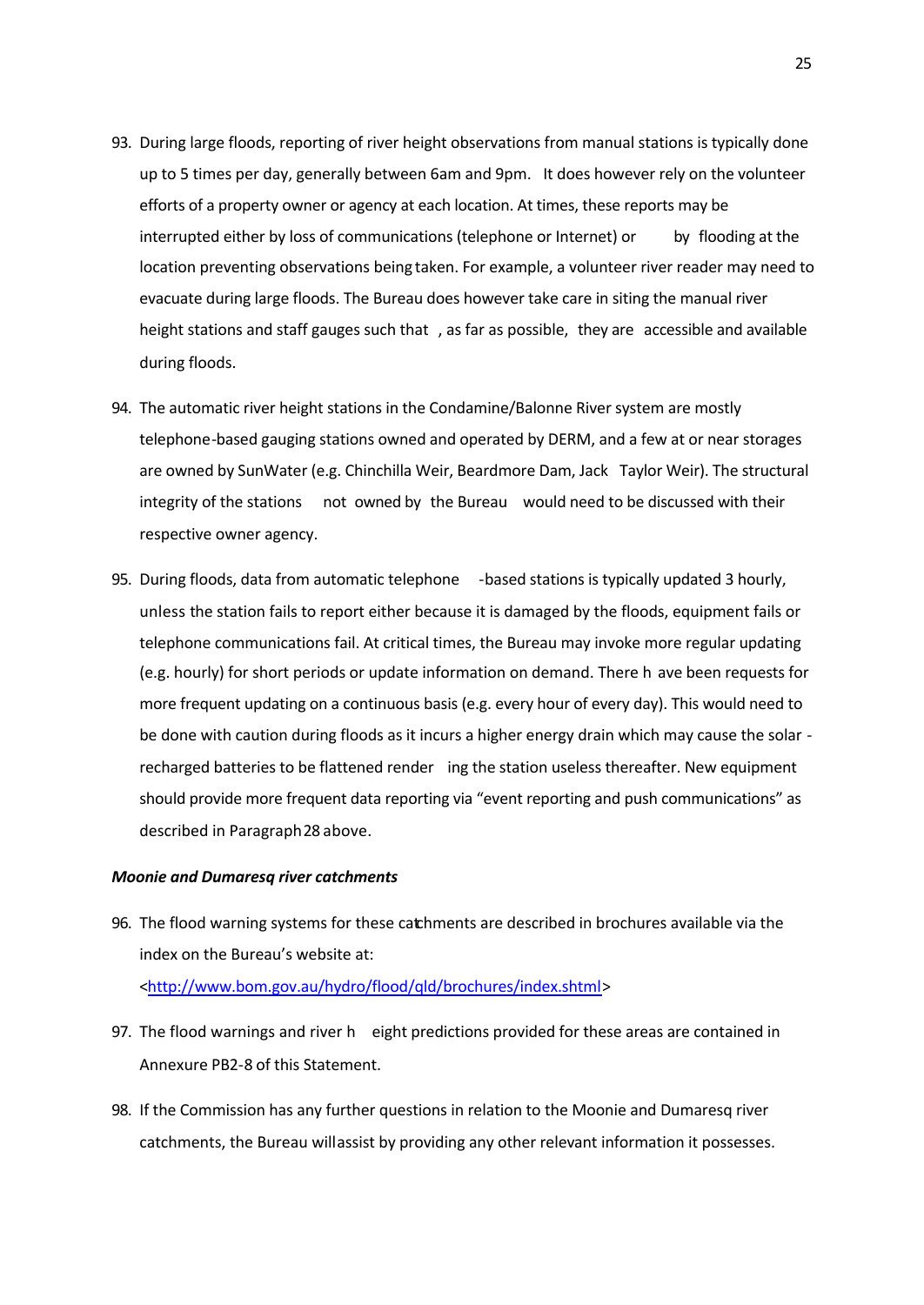### *Effect of levee banks and ring tanks on flood modelling during the January flood event*

99. The Bureau does not specifically model the effects of levee banks and ring tanks in its flood modelling, apart from implicitly tak ing account of major river levee banks (e.g. at Goondiwindi). Whilst levee banks and ring tanks may produce effects on the height and movement of water on the floodplains in their local vicinity, the Bureau does not usually need to take these into account when flood modelling and forecasting because they generally have a negligible effect at a river basin scale.

#### *Bureau arrangements during the January flood event*

- 100. As described in the Report at Paragraphs 140 -142, the Bureau's provision of weather and flood forecast and warning services involves a roster of operational staff around the clock, covering the whole or parts of Queensland according to the specific functions and the individual forecasting and warning requirements at the time. Due to the strong La Nina and record sea surface temperatures in late 2010 in the eastern Pacific Ocean, it was clear that extreme weather and flooding was probable for Queensland. Accordingly, prior to the w et season commencing, the Bureau put in place special business continuity arrangements for the additional support to Queensland.
- 101. During busy situations in the Flood Warning Centre (FWC), the shift manager (i.e. the Duty FWC Engineer/Hydrologist) generally allocates specific warnings/river basins to hydrologists according to the workload and the priority/severity of the flood in particular catchments.
- 102. The 2010 -11 flood season, particularly in December -January, was an exceptionally busy period for the FWC and the Regional Forecast Centre (RFC), placing unusual demands on Bureau staff. Additional local staff were inducted into the FWC and RFC at various times. The Bureau brought additional experienced hydrologists from Adelaide and Melbourne to work in the FWC in Brisbane and additional experienced meteorologists for the RFC. Various other Bureau staff were inducted to provide extra support in the management of media information, telephone calls and briefings, and two members of the Bureau Executive attended Bri sbane to provide additional coordination and support.
- 103. Despite the severity of events, the Bureau was able to maintain quality flood warning services, and weather services, across all areas of Queensland. This is shown by the high number of Flood Warnings and river height predictions issued (see PB2 -8 and PB2-9) and the frequency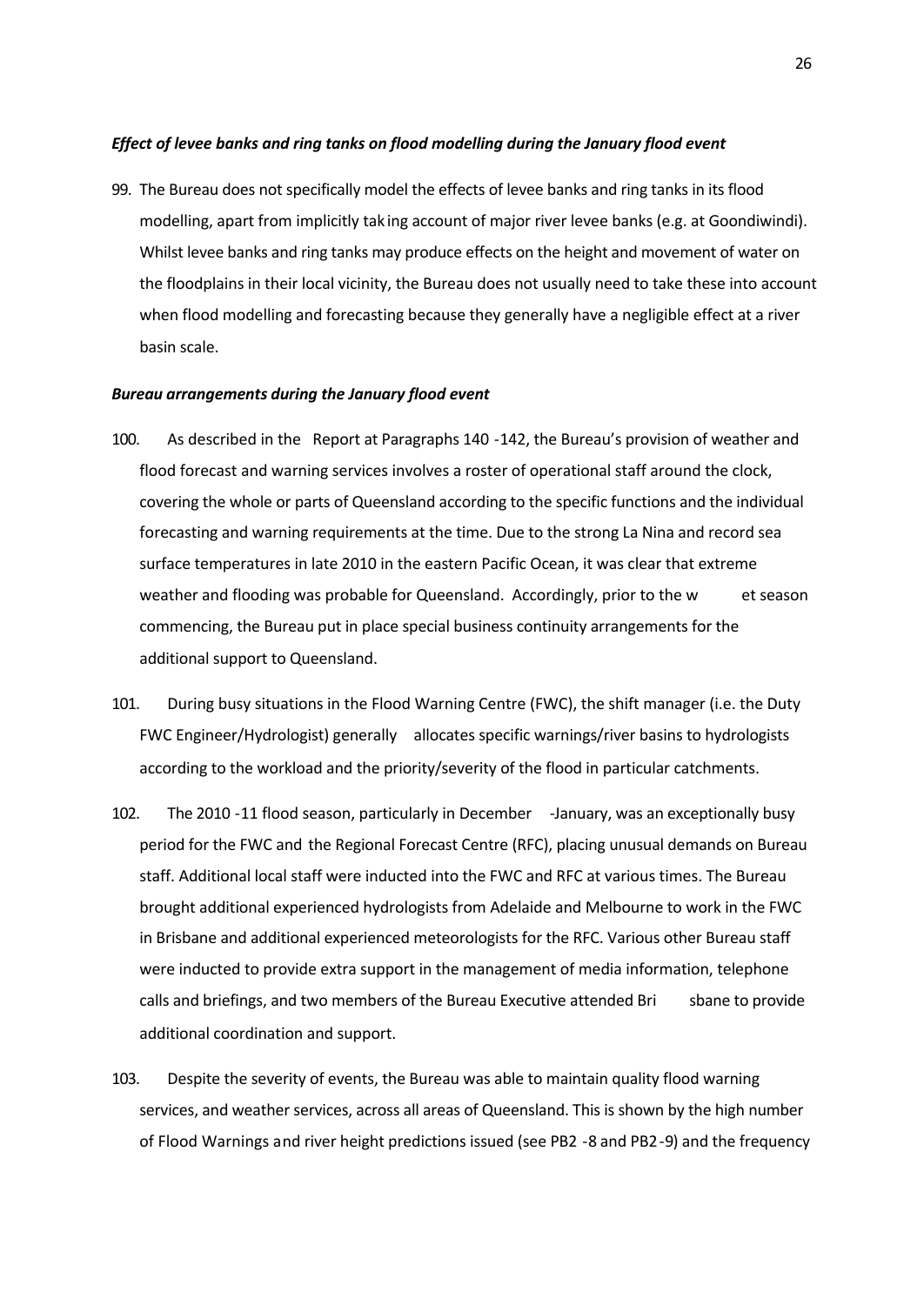of participation of Bureau hydrologists and meteorologists in numerous briefings for disaster management agencies, the media, and other groups including councils and dam owners.

104. The Bureau provided direct telephone access to meteorologists and hydrologists through a series of different numbers for emergency management and local government agencies, the media and the general public. Calls and briefing requests were managed accor ding to the information involved and their importance in relation to the weather and flood situation at the time. However, some requests for information could not be responded to , at least not immediately, due to the very high number of calls and requests for information which were received by the Bureau during the busiest periods. Due to the prolonged and widespread nature of these events, the Bureau was operating at a critical level even with contingency arrangements in place.

#### **K. Request for information from the Ipswich City Council dated 18 April 2011**

- 105. I refer to the queries outlined in Clayton's Utz's letter of 18 April 2011 on behalf of the Ipswich City Council provided under cover of a request from the Commission dated 29 April 2011 (annexed hereto as PB2-3). I will respond to these queries in the order in which they appear.
- 106. **Item 1:** The Bureau did not receive the 9 directives referred to in Clayton Utz's letter . The Bureau does not normally receive the directives for gate settings as w edo not use this information. It is not required to update warnings and river height predictions with each change of gate setting because the gates are progressively changed according to the release strategy which is included in the Bureau modelling. The Bureau receives the latest Wivenhoe Dam release strategy (i.e. in the form of a tabulation of actual and projected releases against time) via email in a pre-determined format from the FOC. The strategy is included in the flood forecasting model for the whole of the Brisbane River basin. The modelling is integrated such that the effect of Wivenhoe Dam releases; Lockyer Creek flows; local inflows from rainfall occurring in the catchment including over the middle Brisban e River catchments below the dam; and the Bremer River flows from the catchments above Ipswich, are all taken into account in predicting river heights at Ipswich.
- 107. **Item 2:** As described in the paragraph above, the Bureau uses the Wivenhoe Dam release strategies in the flood forecast model and does not use the release directives. The directives are consistent with the current release strategy and the strategies are included in the modelling by the Bureau.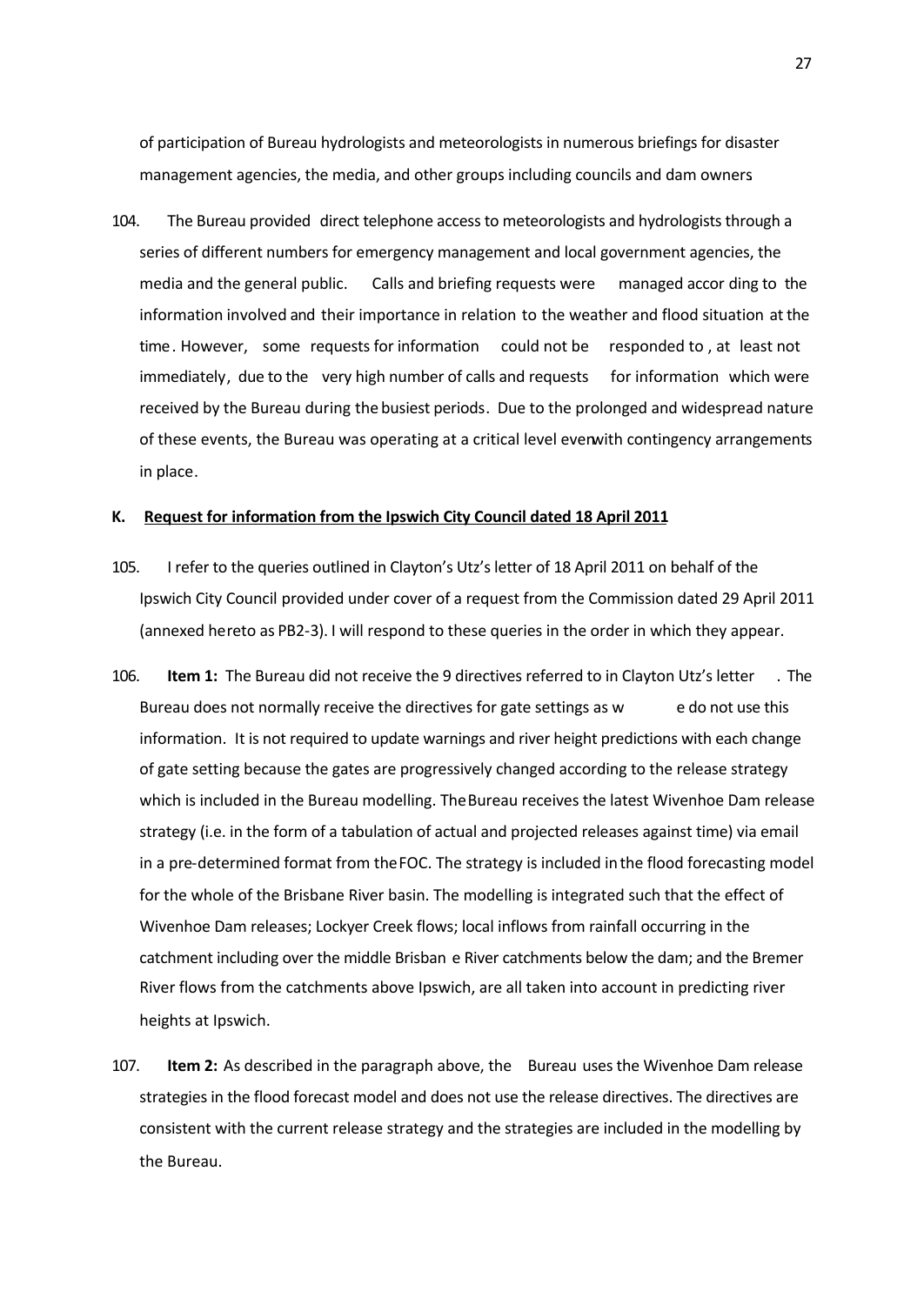- 108. **Item 3:** The request to consider a scenario of a 9,000 cumecs release is discussed at Paragraph 77 of this Statement. The request for modelling based on a scenario of a 10,000 cumecs release was made by Mr Dennien of the SEQ Water Grid Manager in a direct telephone call at about 3:30pm. I provided the advic e immediately during the telephone conversation. After I provided the advice to Mr Dennien, I received an email at 3:42pm from the FOC to provide the same advice for a scenario of 10,000 cumecs. I did not reply to the email as I provided the information at the FWC -FOC technical discussion which commenced at about 3:45pm.
- 109. **Item 4:** The request from Mr Dennien did not require me to undertake "modelling" as such, but I instead made calculations and estimates using my experience and knowledge. I calculated an approximate total discharge and used the discharge -height relationships embedded in the Bureau flood forecasting model. I made notes as I did this and gave the results to Mr Dennien while he was on the telephone. These estimates are approximate f or the scenario, but give a reasonable estimate of heights for the specified scenario.
- 110. **Item 5:** The result of my estimations is detailed in this Statement at Paragraphs 82 and 83.
- 111. **Item 6:** I participated in a teleconference with the FIC at about 3:45pm, which is a part of our standard procedures to discuss modelling results and occurs several times during the day and night. The scenario of 10,000 cumecs was briefly discussed, but this was not the primary purpose of that teleconference.
- 112. **Item 7:** I made comp arisons with the heights of the 1893 flood as summarised at Paragraphs 82 and 83 , but I do not believe there was any in -depth discussion as this was dealing with a scenario only. We had more detailed discussions on w hat was actually occurring and being modelled.
- 113. **Item 8:** Predictions contained in the Flood Warning issued at 9:28am on Tuesday 11 would have been based on a flood forecasting model run just after the Wivenhoe Dam release strategy was received at 8:10am. As it was continuing to rain heavily across parts of the catchments, this Warning could not, and did not, provide a prediction for the peak at Ipswich. The Warning stated that:
	- *a. "The Bremer River at Ipswich is expected to reach about 16 metres during Wednesd ay. Higher levels are expected."*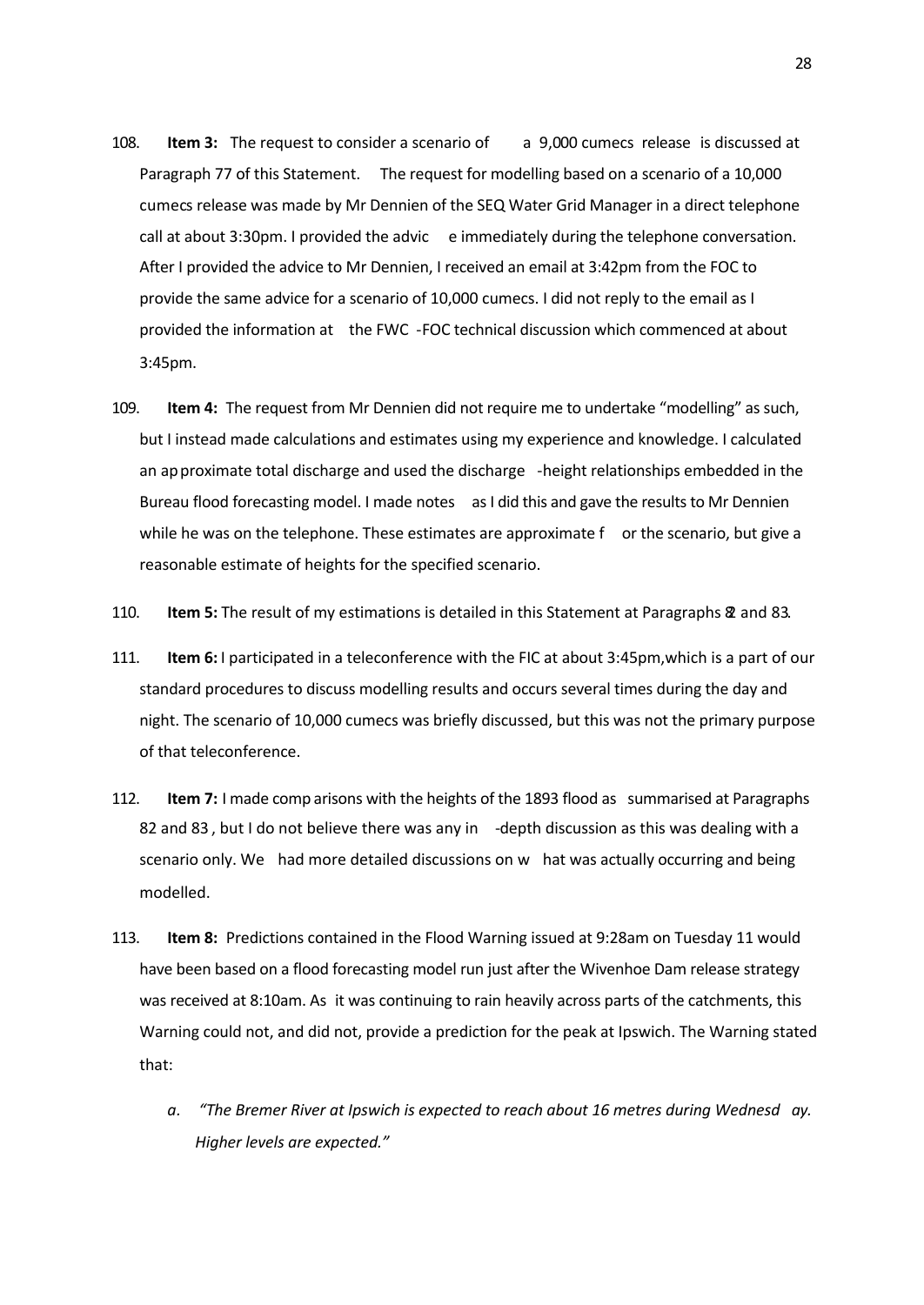- *b. "Ipswich: Reach at least 16 metres (major) during Wednesday; further rises."*
- c. *"Further rises are expected at all four locations with continued rainfall."*
- 114. **Item 9:** The modelling mentioned above would have taken into account the 8:10am Wivenhoe Dam release strategy (with projected peak of 3737 cumecs).
- 115. **Item 10:** The Bureau's flood forecast model takes account of the actual and forecast river height in the Brisbane River at Moggill to calculate the expected height at Ipswich. It does this by using a tailwater dependent rating (i.e. it takes account of actual and predicted heights in the Brisbane River at Moggill) that has been developed and refined in the Bureau model calibration process. It yields satisfactory estimates of Ipswic h river heights under the full range of combinations of concurrent Bremer River flow and Brisbane River flow.
- 116. **Item 11:** The term "during Wednesday" is intended to be any time on Wednesday, which includes any time after midnight Tuesday. It is an expression that indicates an inability to be more precise, especially when heavy rain is continuing. If heavy rainfall is received during the forecast period in the Bremer catchments above Ipswich or in the middle Brisbane River catchments above Moggill, then the riv er will rise much quicker at Ipswich than if it did not receive the rainfall in these particular areas in that particular period. For this case of local rainfall, our warning procedures indicate that we should typically provide shorter ----------------predictions 6-12 hours ahead. Because this was a combination flood involving both the Bremer River and backwater flooding from Brisbane River, we were giving longer (12 -24 hours), but less certain, predictions for Ipswich to give the response agencies and the community m ore time for action. The matter of catchment response and flood warning lead times in large floods is discussed in this Statement at Paragraphs 57 and 58.
- 117. **Item 12:** As the rain and flood situation unfolded on 11 January, the quicker rises to 16 metres at Ipswich were caused by the heavy rain in these areas. In the daylight hours on 11 January, the heaviest rain occurred in both these areas, with 12 hour (6am to 6pm) rainfalls of 150 to over 300 millimetres in, for example, the Rosewood area upstream of Ipswich. For this case, our warning procedures indicate that we would typically give Ipswich predictions 6 to 12 hours ahead, but if we had done this, it is my view that the predictions, whilst being more accurate, would not have been as useful to the disaster response agencies. At this stage (9pm Tuesday 11 January), the quicker rising Ipswich flood level was not significantly affected by the sharp increase in releases at Wivenhoe Dam. These accelerated releases commenced at about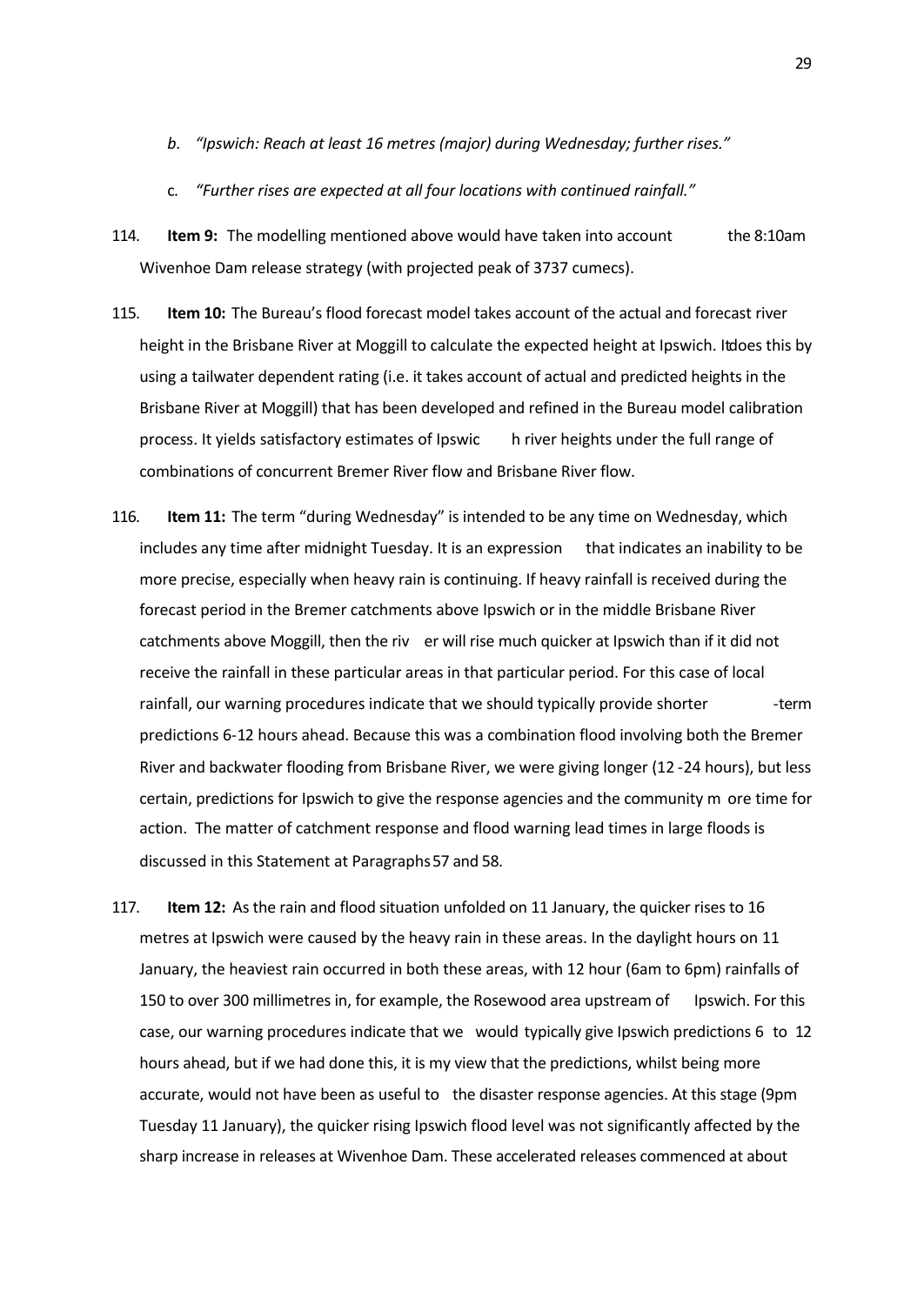9am Tuesday and did not affect the Moggill and Ipswich area until around 3am to 9am Wednesday 12 January because of the time that it takes floodwaters to move from Wivenhoe Dam to Moggill.

- 118. These quicker rises at Ipswich were foreshadowed by me at the SDCC briefing at 11am Tuesday during which I announced an updated predicted height for Ipswich of "18 metres plus" for overnight tonight (i.e. Tuesday night). This was based on the latest modelling just before and during the SDCC briefing, and our 'hydrologist' judgement. The river height at Ipswich reached 18 metres at about 2:30am Wednesday.
- 119. As previously described in Paragraph 76 of this Statement , I also gave this updated prediction to Ipswich City Council at 11:45am by telephone, just following the SDCC briefing. This was an exceptionally busy period with rapid development of a serious flood.
- 120. **Item 13:** All factors were included in the modelling as previously described, including the updated Wivenhoe Dam release strategy (with predicted peak discharge  $\qquad$  of 6,675 cumecs) received at 1:31pm Tuesday. Again, the river level of 22 metres at Ipswich was not predicted as a peak. At that stage of the flood, it was possible, even likely, that Ipswich could have reached a higher level as the heavy rainfall was continuing. The modelling at that time, using the actual and projected releases and the rain that had been recorded was suggesting a possib le height of at least 22.5 metres at Ipswich on Wednesday.
- 121. **Item 14:** As described in this Statement at Paragraphs 75 and 76 , updated predictions for Ipswich were given, at the 11am SDCC briefing and to Ipswich City Council, during the period between the Flood Warnings issued at 9:29am and 3:24pm. This prediction extended the predicted height for Ipswich as far ahead as possible, while the situation was rapidly changing and an updated release strategy was being developed.
- 122. **Item 15:** The single major factor that led to the significant increase in the predicted flood heights for Ipswich, and for Moggill, Jindalee and Brisbane City, during the daylight hours of Tuesday 11 January was the intense rainfall producing high runoff which persisted for about 12 hours (approximately 5am to 5pm) over the Wivenhoe Dam and its immed iate catchment areas (resulting in the strategies of higher releases from Wivenhoe Dam), the lower Lockyer Creek, the middle reaches of the Brisbane River below Wivenhoe Dam and the Bremer River catchments immediately upstream of Ipswich.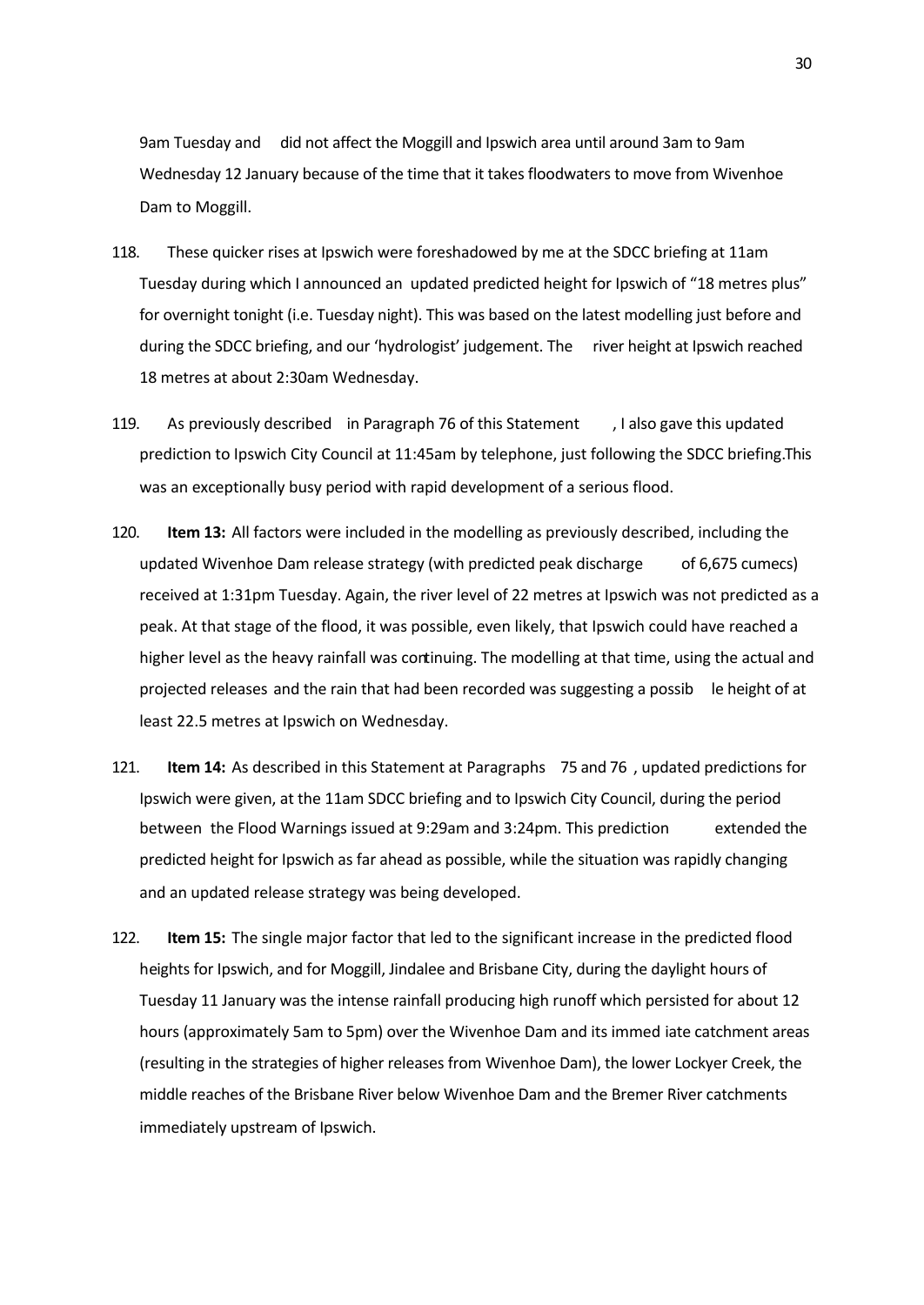123. **Item 16:** The inc reases in the actual and projected releases from Wivenhoe Dam, which were necessitated by the intense rain and runoff on 11 January, were a factor, but not the only factor, in the updated higher flood height predictions for Ipswich. The magnitude of the developing floods was also increasing in the lower Lockyer Creek, the middle reaches of the Brisbane River below Wivenhoe Dam and the Bremer River and Warrill Creek systems immediately upstream of Ipswich.

# **L. Request for information from the Queensland Floods Commission of Inquiry dated 28 April 2011**

124. I refer to the queries outlined in the Commission's letter of 28 April 2011 (annexed hereto as PB2-2). I will respond to these queries in the order in which they appear.

## *Predicted river height peaks on 11 January 2011*

125. The significant increase in the predicted flood heigh ts for Ipswich, and for Moggill, Jindalee and Brisbane City, during the daylight hours of 11 January resulted from the intense rainfall producing high runoff which persisted for about 12 hours (approximately 5am to 5pm) over the Wivenhoe Dam and its immediate catchment areas (resulting in the strategies of higher releases from Wivenhoe Dam), the lower Lockyer Creek, the middle reaches of the Brisbane River below Wivenhoe Dam and the Bremer River catchments immediately upstream of Ipswich.

## *Communications with the Brisbane City Council Flood Information Centre (FIC)*

- 126. On the 11 January 2011 , I participated in conversations with the Brisbane City Council FIC at 6:10am; about 8am; 9:10am; 1:40pm/2:15pm; 2:55pm and approximately 8pm. Additional conversations could have taken place between the FWC and the FIC on the 11 January. The only conversation that I am aware of which involved Mr Morris on the 11 January was at 2:55pm which I detail below, although he could have been involved as a "listener" in others.
- 127. The conversations between the FWC and FIC were via telephone and usually involved more than one person at each end, but not always. During 11 January, Mr James Stuart, senior hydrologist in the FWC, was also generally involved in the conv ersation with me as the phone was usually on "speaker setting" close to where the Brisbane River modelling was being undertaken. Mr Stuart and I, together or alone , may have had additional technical discussions with the FIC.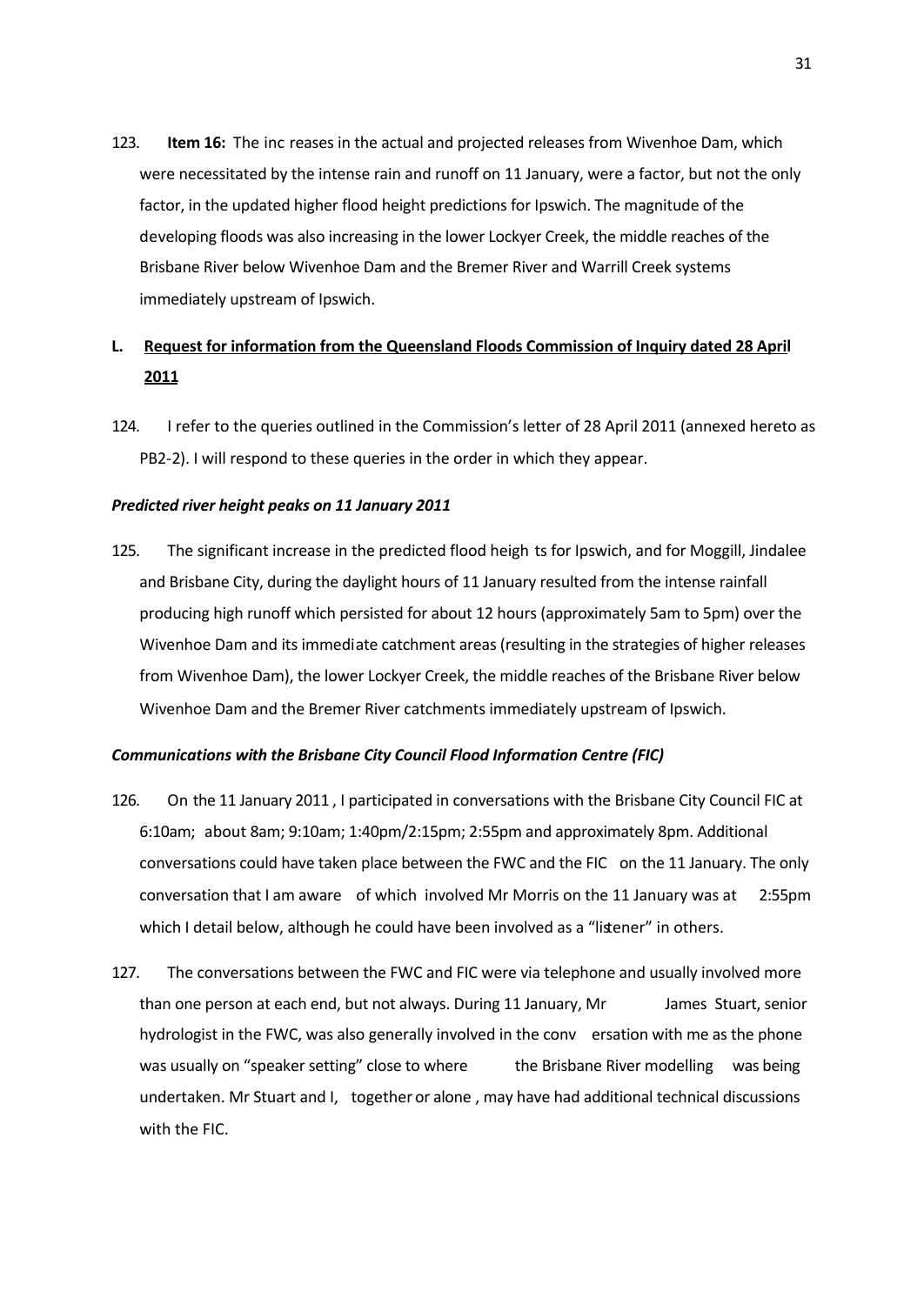- 128. From a FWC perspective, the purpose of the conversations was to provide the Brisbane City Council FIC with updates on the predictions for the lower Brisbane River and to discuss these along with the flood forecast modelling results which were being regularly updat ed on the Bureau's registered user website.
- 129. I did not write detailed notes of each conversation. However, from my recollections and my brief annotations recorded along with some calculations and predi ctions, I can provi de the following information:
	- a. **FIC 6:10am.** I spoke with Mr James Charalambous. I gave an update on the situation based on my earlier conversation (at about 5am) with the Seqwater FOC, the current release strategy and our most recent modelling. I advised tha t we were waiting for the "new" release strategy (email containing actual and projected releases) from the FOC that was expected soon.
	- b. **FIC about 8am**: Between 7am and 8am, the FWC worked on an update of Brisbane River modelling and held discussions on the results with the Seqwater FOC. Just before 8am , there was contact with the FIC when the latest river height predictions for the lower Brisbane River were provided . These predictions were then provided in the 8am teleconference of the State Disaster Management Group.
	- c. **FIC at 9:10am:** Between 8am and 9am, the FWC again worked on an update of Brisbane River modelling to take account of the next release strategy (which was received at 8:10am) and the recent heavy rainfall that was continuing. I phoned the FIC at 9 :10am. I provided the latest Brisbane River predictions and made a brief annotation "agreed on predictions". As BCC were not doing the flood modelling, this refers to an agreem ent with the predictions which were to be included in the next flood warning that we were preparing at that time. The flood warning was then issued at 9:28am.
	- d. **FIC at 1:40pm/2:15pm**: I had some discussions with FIC ( although I have no recollection with whom) at 1:40 and wrote the annotation "discussion of wording/predictions". I then have a further annotation "Agreed with the above predictions with FIC @ 2:15pm". At this stage, the wording that was intended to be used in the next Flood War ning was "as high as January 1974 (5.45 metres) on Thursday" or words to that effect. It may or may not have been a continuous conversation between 1:40pm and 2:15pm as we were intensively re -modelling the releases scenario received by the FWC at  $1:31 \text{pm}$ . This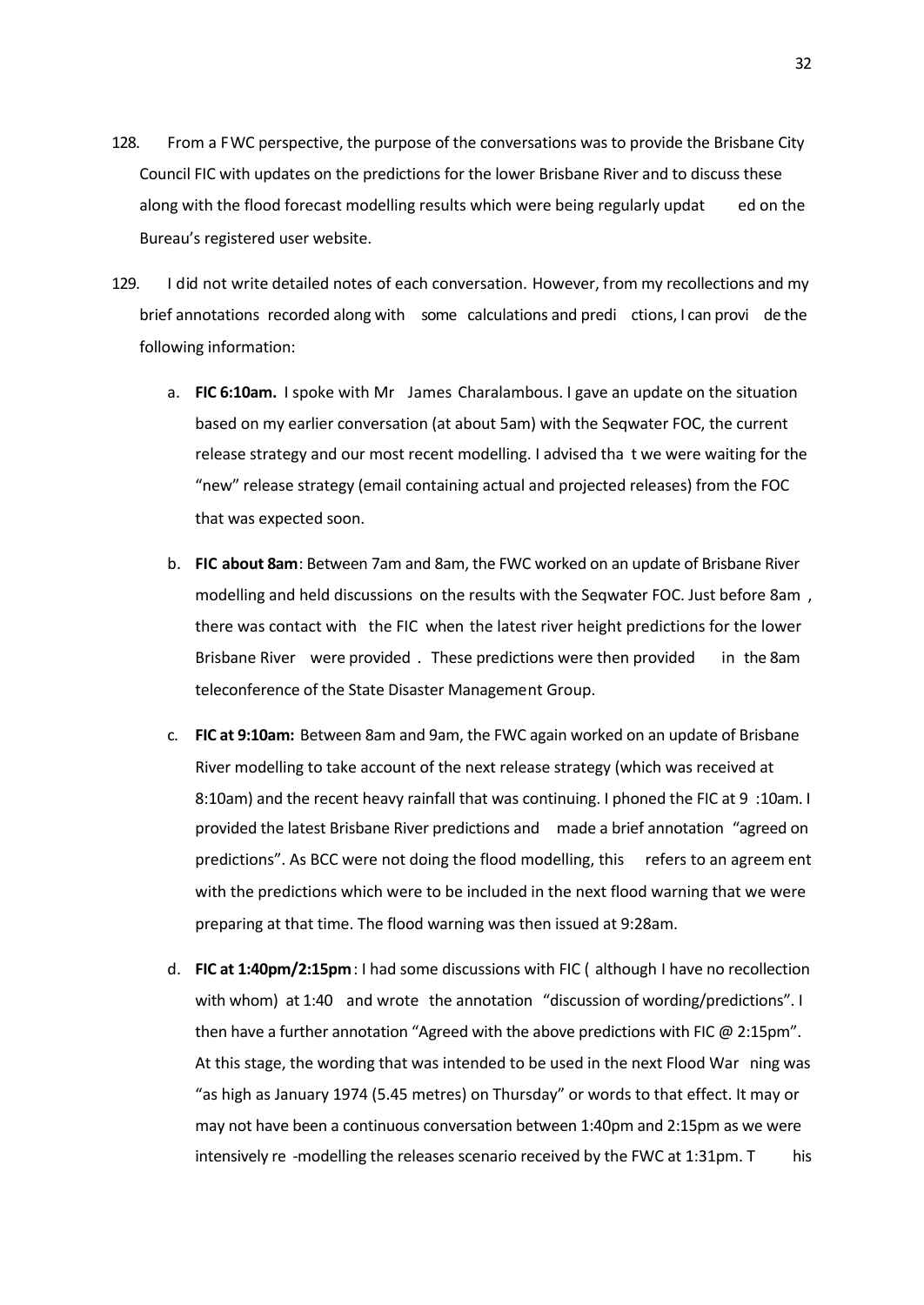release strategy indicated an increased release to a peak of 6,675 cumecs. Prior to that, we had just completed the modelling based on a release scenario of 4,062 cumecs.

- e. **FIC at 2:55pm:** The flood situation continued to change rapidly with the very int ense rainfall continuing in the lower reaches of Lockyer Creek, middle reaches of the Brisbane River (Lowood area) and in the Bremer River above Ipswich. Between midday and 3pm on 11 January, the highest three hourly rainfall totals exceeded 100 millimetr es in these areas. We were preparing to re -issue the flood warning and predictions for Ipswich and the lower Brisbane River. These latest and continuing rainfalls needed to be taken into account with further modelling and analysis by Mr Stuart and me. Mr S tuart and I developed the Ipswich and lower Brisbane River predicted heights and timing. This required quite a deal of judgement, including with respect to the warning strategy (i.e. extending the forecast lead time to 36 hours for Brisbane City and the sp ecific wording to be used in the flood warning). Before 2:55pm, I rang Brisbane City Council and spoke personally with Mr Don Carroll and Mr Morris. I briefed them on our latest flood modelling results and hydrologist analysis. I had noted down the words "River rises will continue into Thursday with levels higher than 1974 expected" which were intended to be used in the warning. I wrote an annotation "14:55 agreement Don/Ken".
- f. I then had a brief discussion with Mr Stuart to finalise predictions and wordings for the Flood Warning that was subsequently issued at 3:24pm. I had a pre -arranged teleconference with Mr Smith (Chair of the State Disaster Management Group) and the Premier due to commence at 3pm. As we had finalised the predictions and the wording of the Flood Warning, I was in a po sition to give the latest Ipswich and Brisbane River predictions.
- g. Between 3pm and 8pm, the modelling and hydrologist analysis continued with two further Wivenhoe Dam release strategies received at 4:51pm and 6:06pm. I re -checked all my calculations especially with respect to the timing of various predicted heights and including other scenarios of higher floods while the intense rain continued. Many agency and media briefings were undertaken, including at the State Disaster Management Group meeting at 5pm.
- h. **FIC at 8pm:** The intense rain eased unexpectedly at about 5pm to 6pm 11 January. We updated the Brisbane River basin flood modelling again in preparation for a Flood Warning that was subsequently issued at 8:05pm. The predicted river heights for Moggill